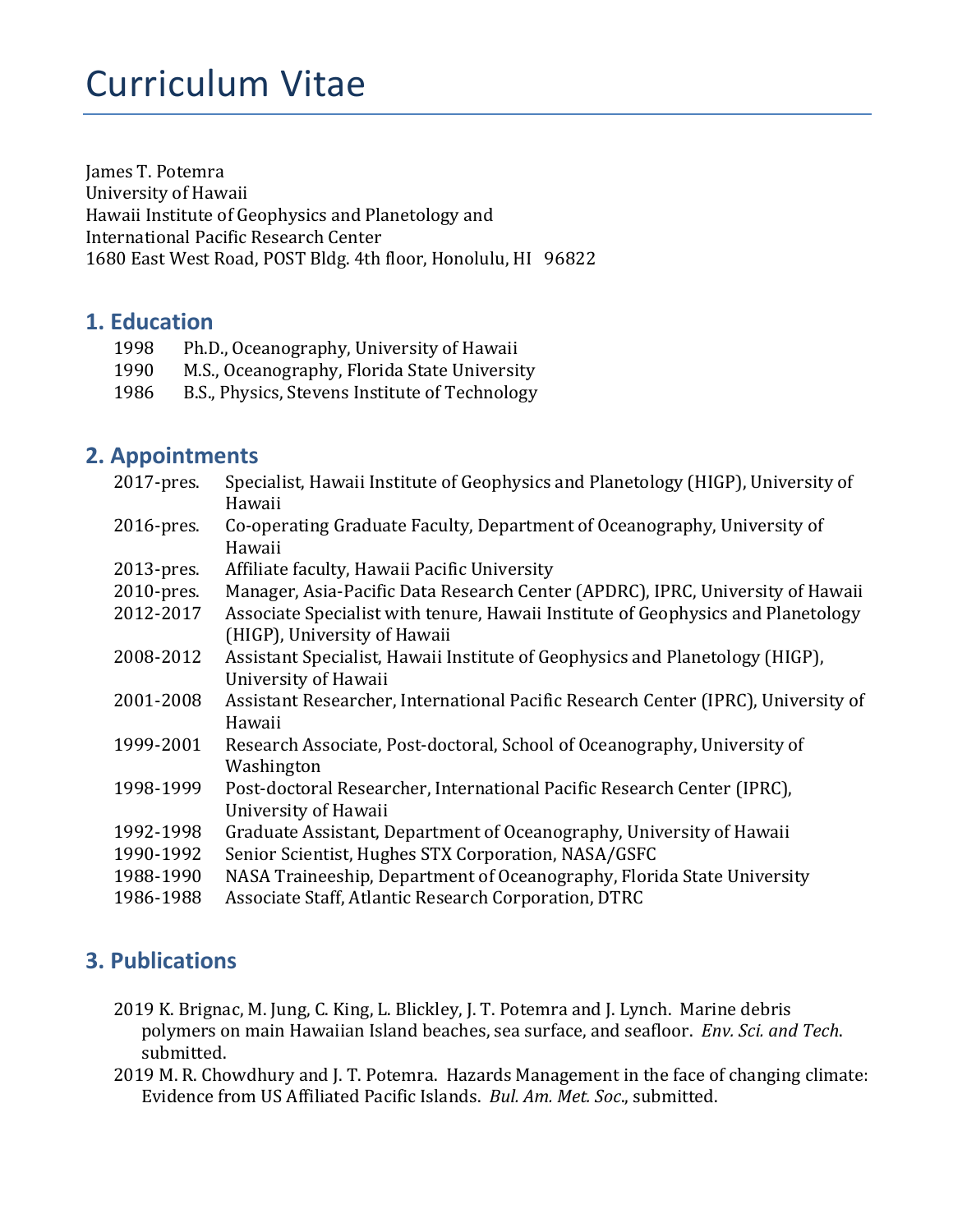- 2019 Vance, T. C., M. Wengren, E. Berger, D. Hernandez, T. Kearns, E. Medina-Lopez, N. Merati, K. O'Brien, J. O'Niel, J. T. Potemra, R. P. Signell and K. Wilcox. From the Oceans to the Cloud: Opportunities and Challenges for Data, Models, Computation and Workflows. Frontiers in *Mar. Sci.*, 6:221. doi: 10.3389/fmars.2019.0021.
- 2019 Potemra, J. T. The Seas of Southeast Asia. *Encyclopedia of Ocean Sciences (Third Edition)*; J. Kirk Cochran, Henry J. Bokuniewicz and Patricia Yager, Editors. Academic Press. pp 455-468. doi:10.1016/B978-0-12-409548-9.11301-6
- 2017 Bell, J. D., J. Albert, G. Amos, C. Arthur, M. Blanc, D. Bromhead, S. F. Heron, A. J. Hobday, A. Hunt, D. Itano, P. James, P. Lehodey, G. Liu, S. Nicol, J. T. Potemra, G. Reygondeau, J. Rubani, J. S. Philips and I. Senina. Operationalising access to oceanic fisheries resources by smallscale fishers to improve food security in the Pacific Islands, *Mar. Pol*, **88**, 315-322. doi: 10.1016/j.marpol.2017.11.008.
- 2017 Hardesty, B. D., J. Harari, A. Isobe, L. Lebreton, N. Maximenko, J. T. Potemra, E. van Sebille, D. Vethaak and C. Wilcox. Using numerical model simulations to improve the understanding of micro-plastic distribution and pathways in the marine environment, *Frontiers in Mar. Sci.,* 4:30. doi: 10.3389/fmars.2017.00030.
- 2017 Melnichenko, A. Amores, N. Maximenko, P. Hacker and J. T. Potemra. Signature of mesoscale eddies in satellite sea surface salinity data, *J. Geophys. Res.*, **122** (2), 1416-1424, doi:10.1002/2016JC012420.
- 2016 GESAMP. Sources, fate and effects of microplastics in the marine environment part two of a global assessment. Kershaw, P.J. and Rochman, C. eds. IMO/FAO/UNESCO-IOC/UNIDO/WO/IAEA/UN/UNEP/UNDP Joint Group of Experts on the Scientific Aspects of Marine Environmental Protection. Rep. Stud. GESAMP No. 93, 230 pp.
- 2016 Potemra, J. T., P. W. Hacker, O. Melnichenko and N. Maximenko. Satellite estimate of freshwater exchange between the Indonesian Seas and the Indian Ocean via the Sunda Strait, *J. Geophys. Res.*, **121**, doi:10.1002/2015JC011618, 5098 - 5111.
- 2016 Potemra, J. T., J. Maurer and E. Burns. Providing Oceanographic Data and Information to Pacific Island Communities, *Oceanographic and Marine Cross-Domain Data Management for Sustainable Development*, P. Diviacco, A. Leadbetter and H. Glaves editors, doi:10.4018/978- 1-5225-0700-0.ch11, 253 - 281.
- 2016 Melnichenko, O.V., P. Hacker, N.A. Maximenko, G. Lagerloef, and J.T. Potemra. : Optimum interpolation analysis of Aquarius sea surface salinity, *J. Geophys. Res. Oceans*, 121, doi:10.1002/2015JC011343 .
- 2015 Agustin, A. E., M. Merrifield, J. T. Potemra and C. Morishige. Temporal variability of marine debris deposition at Tern Island in the Northwestern Hawaiian, Mar. Pol. Bul., **101**(1), 200-207.
- 2015 GESAMP. Sources, fate and effects of microplastics in the marine environment: A global assessment. P. Kershaw, editor, IMO/FAO/UNESCO-IOC/UNIDO/WMO/IAEA/UN/UNEP/UNDP Joint Group of Experts on the Scientific Aspects of Marine Environmental Protection. Rep. Stud. GESAMP No. 90, 96pp.
- 2014 Melnichenko, O.V., P. Hacker, N.A. Maximenko, G. Lagerloef, and J.T. Potemra. Spatial Optimal Interpolation of Aquarius Sea Surface Salinity: Algorithms and Implementation in the North Atlantic, *J. Atmos. Ocean. Tech.*, **31** (7), 1583-1600, doi:10.1175/JTECH-D-13-00241.1.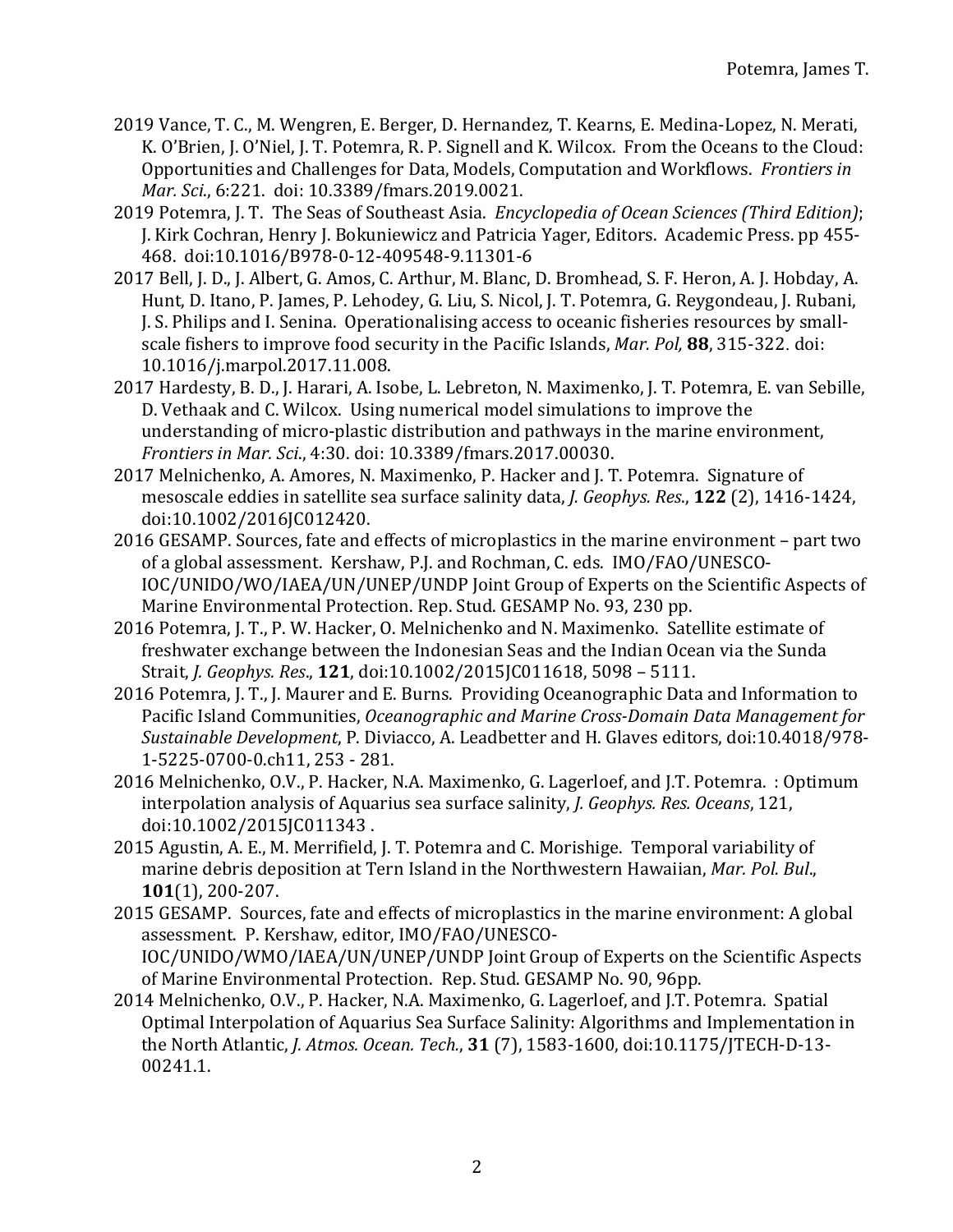- 2014 Sprintall, J., A. Gordon, A. Koch-Larrouy, T. Lee, J. T. Potemra, K. Pujiana, and S. Wijffels. The Indonesian Seas and their impact on the Coupled Ocean-Climate System, *Nature Geoscience*, **7**, 487-492, doi:10.1038/ngeo2188.
- 2014 Puniwai, N., L. Canale, M. Haws, J. T. Potemra, C. Lepczyk and S. Grey. Development of a GIS-based Tool for Aquaculture Siting, *Int. J. Geo-Inf.*, 3(2), 800-816, doi:10.3390/ijgi3020800.
- 2013 Baltes, B., D. Rudnick, M. Crowley, J. T. Potemra, O. Schofield, C. Lee, J. Barth, C. Lembke, D. Staniski and R. Banks. Toward a US IOOS Underwater Glider Network Plan: Part of a Comprehensive Subsurface Observing System, IOOS Technical Report, 54pp.
- 2012 Potemra, J. T. Observing ocean temperatures for thermal energy resources, *Sea Tech.*, 53, 7.
- 2012 Potemra, J. T. and S. Wong. Oceanic influences on water quality at Wai'alae Kahala Beach, Oahu, *Pacific Science*, under revision.
- 2012 Potemra, J. T. Numerical modeling with application to tracking marine debris, *Mar. Pol. Bul*., **65**, doi:10.1016/j.marpolbul.2011.06.026.
- 2011 Jia, Y., P. Calil, E. Chassignet, E. J. Metzger, J. T. Potemra, K. J. Richards, and A. J. Wallcraft. Generation of mesoscale eddies in the lee of the Hawaiian Islands, *J. Geophys. Res.*, **116**, C11009, doi:10.1029/2011JC007305.
- 2009 Cornillon, P., J. Adams, M. B. Blumenthal, E. Chassignet, E. Davis, S. Hankin, J. Kinter, R. Mendelssohn, J. T. Potemra, A. Srinivasan and J. Sirot. NVODS and the development of OPeNDAP - an integrative tool for oceanographic data systems. *Oceanography*, 22, 116-127.
- 2009 Potemra, J. T. and T. Qu. The Seas of Southeast Asia. Encyclopedia of Ocean Sciences, 2nd Edition, J. H. Steele, K. K. Turekian and S. A. Thorpe, Editors. Oxford: Academic Press.
- 2008 Jochum, M. and J. T. Potemra. Sensitivity of tropical rainfall to Banda Sea diffusivity in the Community Climate System Model. *J. Climate*, 21, 6,445-6,454. **8** citations
- 2007a Potemra, J. T. and N. Schneider. Interannual variations of the Indonesian throughflow. *J. Geophys. Res*., **112**, C05035, doi:10.1029/2006JC003808.
- 2007b Potemra, J. T. and N. Schneider. Influence of low-frequency Indonesian throughflow transport on temperatures in the Indian Ocean in a coupled model. *J. Climate*, **20**, 1,339-1,352.
- 2006 Yu, Z. and J. T. Potemra. Generation mechanism for the intraseasonal variability in the Indo-Australian basin. *J. Geophys. Res*., **111**, C01013, doi:10.1029/2005JC003023.
- 2005 Potemra, J. T. Indonesian throughflow transport variability estimated from satellite altimetry. *Oceanography*, **18**, 94-103.
- 2005 Annamalai, H., J. T. Potemra, R. Murtugudde and J. P. McCreary Effect of Preconditioning on the Extreme Climate Events in the Tropical Indian Ocean. *J. Climate*, **18**, 3450-3469.
- 2003 Potemra, J. T., J. Sprintall, S. L. Hautala and W. Pandoe. Observed estimates of convergence in the Savu Sea, Indonesia. *J. Geophys. Res.*, **108**(C1), 3001, doi:10.1029/2002JC001507.
- 2003 Potemra, J. T., S. L. Hautala and J. Sprintall. Vertical structure of Indonesian throughflow in a large-scale model. *Deep Sea Res. II*, **50**, 2,143-2,162.
- 2003 Sprintall, J., J. T. Potemra, S. L. Hautala, N. A. Bray and W. W. Pandoe. Temperature and salinity variability in the exit passages of the Indonesian throughflow. *Deep Sea Res. II*, **50**, 2,183-2,204.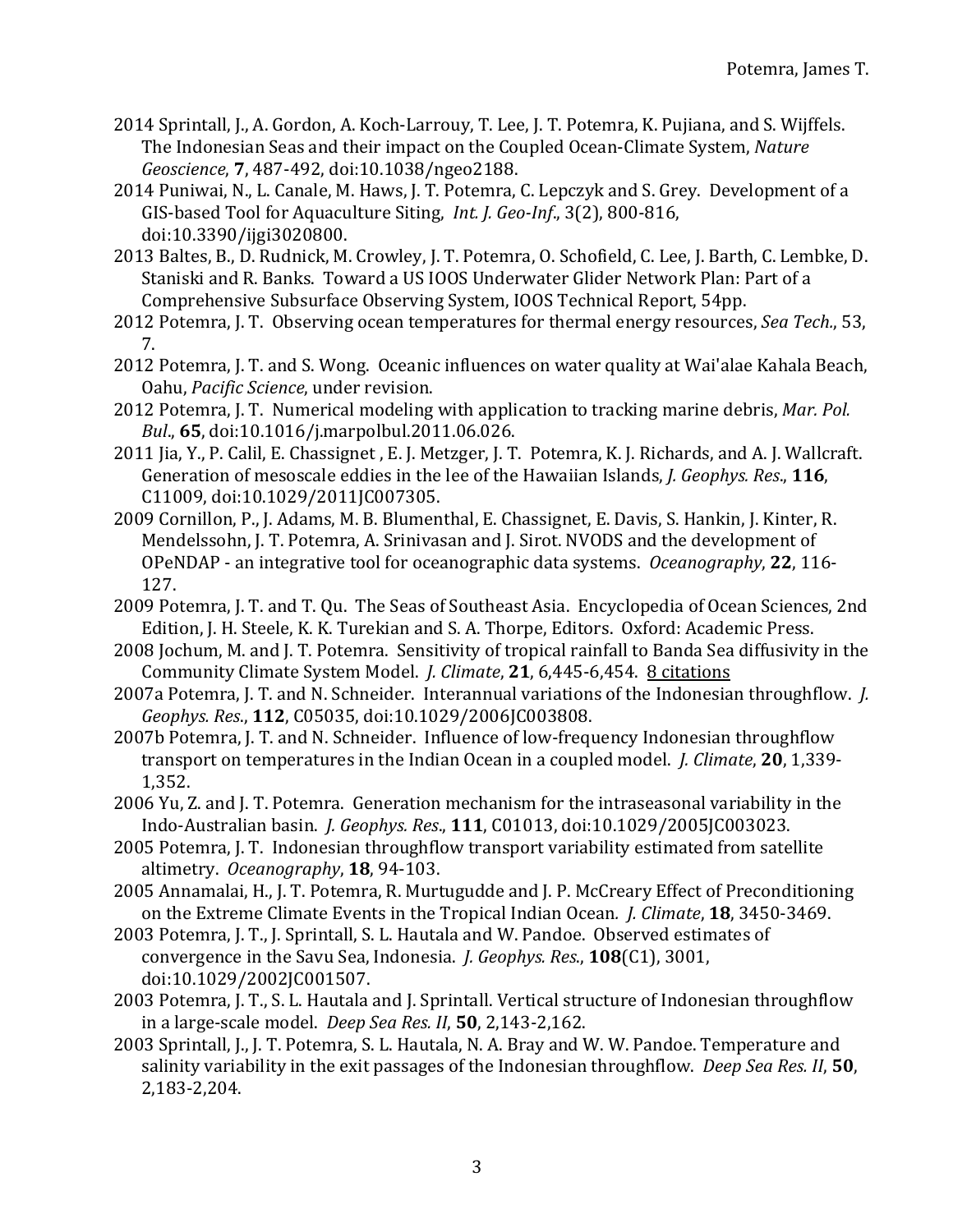- 2003 Annamalai, H., R. Murtugudde, J. T. Potemra, S. P. Xie, P. Liu and B. Wang. Coupled Dynamics in the Indian Ocean: Externally or Internally Forced? *Deep Sea Res. II*, **50**, 2,305--2,330.
- 2002 Potemra, J. T., S. L. Hautala, J. Sprintall, and W. Pandoe. Interaction between the Indonesian seas and the Indian Ocean in observations and numerical models. *J. Phys. Ocean*., **32**, 1838-1854.
- 2001 Hautala, S. L., J. Sprintall, J. T. Potemra, A. G. Ilahude, J. C. Chong, W. Pandoe and N. Bray. Velocity structure and transport of the Indonesian throughflow in the major straits restricting flow into the Indian Ocean. *J. Geophys. Res.*, **106**, 19,527-19,546.
- 2001 Potemra, J. T. Contribution of equatorial Pacific winds on southern tropical Indian Ocean Rossby waves. *J. Geophys. Res*., **106**, 2407-2422.
- 1999 Potemra, J. T. Seasonal variations of the Pacific to Indian Ocean throughflow. *J. Phys. Ocean*., **29**, 2930-2944.
- 1999 Potemra, J. T. and R. Lukas. Seasonal to interannual modes of sea level variability in the western Pacific and eastern Indian Oceans. *Geophys. Res. Let.*, 26, 365-368.
- 1997 Potemra, J. T., R. Lukas and G. Mitchum. Large-scale estimation of transport from the Pacific to the Indian Ocean. *I. Geophys. Res.*, **102**, 27,795-27,812.
- 1992 Potemra, J. T., M. E. Luther and J. J. O'Brien. The seasonal circulation of the upper ocean in the Bay of Bengal. *J. Geophys. Res.*, **96**, 12,667-12,684.

## **4. Presentations**

Sep 2018 PICOF

- May 2016 invited talk: *Accessing real-time and climate data from web browsers and desktop* applications, WMO/IOC Second Data Buoy Cooperation Panel (DBCP) Second Pacific Islands Training Workshop on Ocean Observations and Data Applications, Noumea, New Caledonia (presentation done remotely).
- May 2016 training workshop: Climate Indicators for Fisheries, Vanuatu Geohazards and Meteorology Division, Port Villa, Vanuatu (instructor).
- April 2016 presentations to various groups in Majuro, Republic of the Marshall Islands to promote *Climate Indicators for Agroforestry* web-based tool.
- February 2016 invited talk: *PacIOOS Data Services: Particle Tracking*, NOAA PIFSC Seminar, Honolulu, Hawaii.
- January 2016 invited talk: *Debris Accumulation Rates at Tern Island*, NASA Workshop on Mission Concepts for Marine Debris Sensing, Honolulu, Hawaii.
- June 2015 invited talk: *Overview of Climate Data Services for the Pacific Region*, PACE-Net Plus workshop on Strengthening the Observation systems of Climate change and its impacts in the South Pacific, for a sustainable management of resources and adaptation, Noumea, New Caledonia.
- May 2015 invited talk: *Accessing Satellite Data for Pacific Islands*, WMO/IOC Data Buoy Cooperation Panel (DBCP) First Pacific Islands Training Workshop on Ocean Observations and Data Applications, Koror, Palau.

March 2014 invited talk: *Shoreline Change Tool*, HIGICC GIS Expo, Honolulu, Hawaii.

February 2014 talk: *Oceans of Data: Successful Navigation through the Data Cataloging Journey*, Ocean Sciences, Honolulu, Hawaii.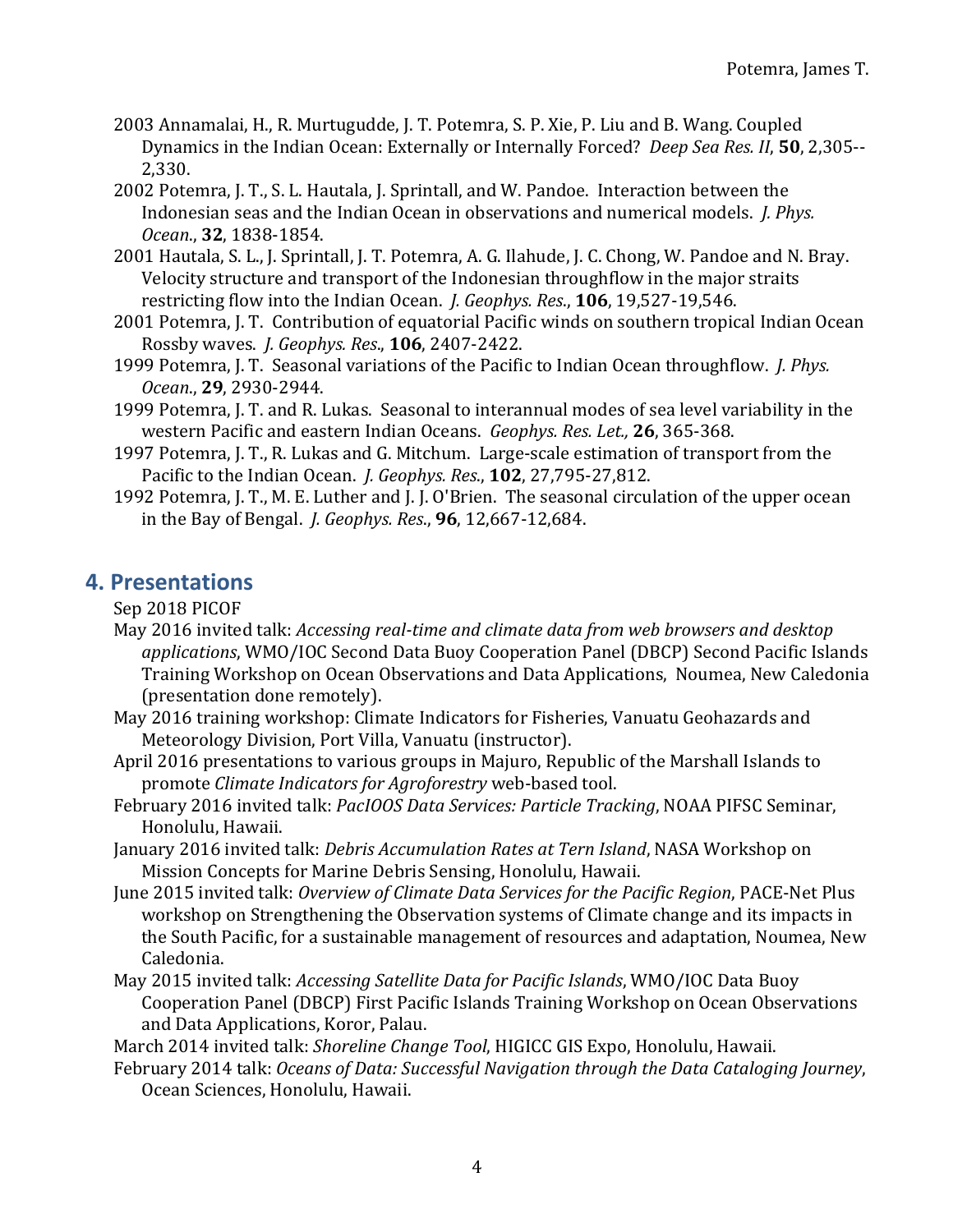February 2014 talk: *Building a Better Mousetrap (i.e., Web Map)*, Ocean Sciences, Honolulu, Hawaii.

July 2013 invited talk: *Numerical Modeling with Application to Tracking Marine Debris*, Group of Experts on the Scientific Aspects of Marine Environmental Protection (GESAMP) Working Group Meeting, London, England.

July 2013 invited talk: *Investigating Climate Change Impacts to Pacific Islands: Numerical Modeling*, Hawaii Conservation Conference, Honolulu, Hawaii.

February 2013 invited talk: *Big Data: Challenges in Oceanography*, Workshop on big data in environmental science, Honolulu, Hawaii.

February 2013 invited talk: Visualization of Fisheries-Related Data in PacIOOS, Northeast Fisheries Data Visualization Workshop, Portland, Maine (done via webex).

January 2013 invited talk: *Numerical Modeling with Application to Tracking Marine Debris,* Departmental Seminar, Hawaii Pacific University, Honolulu, Hawaii.

December 2012 poster: *Data Services for IOOS Regional Association for the Pacific*, AGU Annual Meeting, San Francisco, California.

December 2012 poster: Freshwater Exchange via the Sunda Strait Estimated by Aquarius, AGU Annual Meeting, San Francisco, California.

- June 2012 talk: *PacIOOS Data Management*, NOAA Regional Data Management and Portal Development Workshop, Charleston, South Carolina.
- May 2012 invited talk: *Geospatial Data Inventory and Accessibility*, NOAA/National Humpbak Whale Sanctuary Data Catalog Meeting, Hawaii Kai, Hawaii.
- April 2012 invited talk: *Data and Information Management through the Pacific Islands Ocean* Observing System, NOAA CoastWatch Annual PI Meeting, Kona, Hawaii.
- March 2012 invited talk: *Impacts of Low-Frequency Indonesian Throughflow Variability*, CLIVAR Indonesian Throughflow Panel Meeting, Jakarta, Indonesia.
- February 2012 poster: *Near-shore Conditions at Wai'alae-Kahala Beach Park*, Ocean Sciences, Salt Lake City, Utah.
- September 2011 talk: *IOOS Biology Data Project*, MTSE-IEEE Oceans-11, Kona, Hawaii.
- September 2011 talk: *Ocean Temperature Estimates for Ocean Thermal Energy Conversion*, MTSE-IEEE Oceans-11, Kona, Hawaii.
- June 2011 poster: Statistics of near-surface salinity gradients from historical CTD and Argo data, NASA Aquarius Science Team meeting (and launch), Lompoc, California.
- May 2011 talk: *Data services for biological data*, NOAA IOOS Biology Project Workshop, Honolulu, Hawaii.

March 2011 talk: *Numerical models with application to tracking marine debris*, Fifth International Marine Debris Conference, Honolulu, Hawaii.

- February 2011 talk: Using the Magic Planet as a tool for teaching about climate change, DOE Math-Science Partnership Teacher in-service, Honolulu, Hawaii.
- October 2010 display: *PacIOOS*, Western Pacific Fisheries Management Council Fishers Forum, Honolulu, Hawaii.
- September 2010 talk: *Developing climate data services at the IPRC*, NOAA/Pacific Climate Information System (PaCIS), Honolulu, Hawaii.
- August 2010 display: *SOEST Beach Safety Web Site*, Hawaii Tourism Authority annual meeting, Honolulu, Hawaii.
- May 2010 talk: *HIOOS Data Products*, NOAA/NFRA Product Development Workshop, Ann Arbor, Michigan.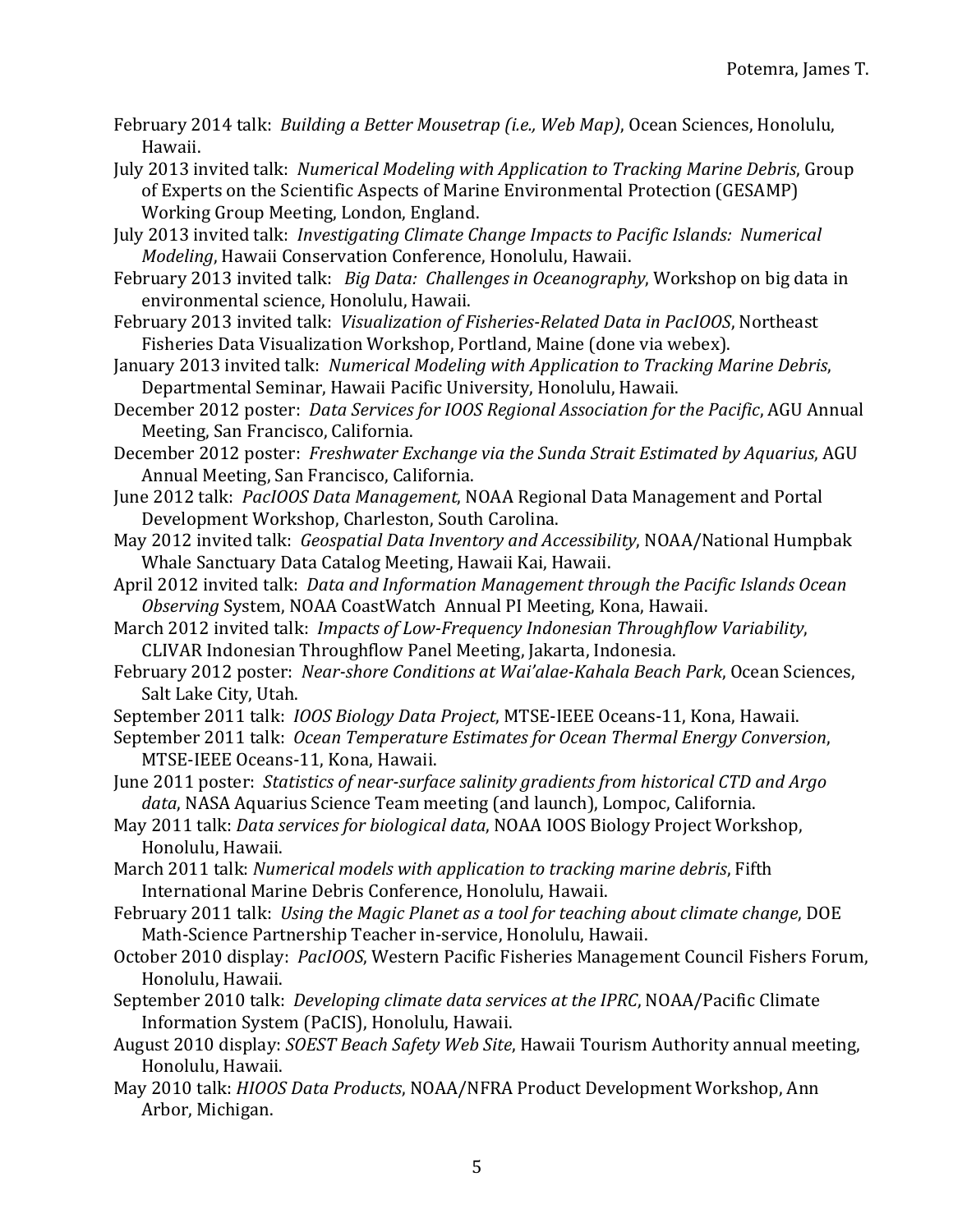- March 2010 talk: *Data services for Pacific Island communities: Developing the Pacific Integrated Ocean Observing System, IMDIS-2010, Paris, France.*
- September 2009 talk: Argo Product Development, 10<sup>th</sup> Argo Data Management Meeting, Toulouse, France.
- February 2009 talk: *Institutional Overview of the Pacific Regional Association of the Global Ocean Observing System (PI-GOOS)*, Twelfth Session of the Global Ocean Observing System Scientific Steering Committee, Perth, Australia.
- September 2008 talk: *Accessing and interpreting global climate data*, PI-GOOS Training Workshop, Nadi, Fiji.
- July 2008 talk: Mixing in the Banda Sea: Implications for Climate, Western Pacific Geophysics Meeting, Cairns, Australia.
- November 2007 talk: Status of the Pacific Argo Regional Association, Hobart, Australia.
- March 2007 talk: Research on Product Development and Product Delivery for Research and Applications Users, Asia Pacific Network meeting, Honolulu, Hawaii.
- February 2007 talk: *OPeNDAP Applications at the APDRC*, OPeNDAP Developers Workshop, Boulder, Colorado.
- November 2006 talk: *Recent developments at PARC*, Argo Data Management meeting, Tianjin, China.

October 2006 talk: *Data archiving and serving at the APDRC*, APCC, Busan, Korea.

- October 2006 talk: *Pacific Islands Integrated Ocean Observing System: Building a Foundation*, NFRA Workshop on Regional Needs for Coastal Remote Sensing, Durham, New Hampshire.
- September 2006 talk: Utilization of Unidata products at the APDRC, Unidata annual policy meeting, Honolulu, Hawaii.
- February 2006 talk: The APDRC: where to archive your data?, CLIVAR Pacific Panel Meeting, Honolulu, Hawaii.
- December 2005 talk: The influence of low frequency variability the Indonesian throughflow on *Indian Ocean temperature,* AGU Annual Meeting, San Francisco, California.
- November 2005 talk: *Pacific Argo Regional Center (PARC) progress and status*, 6<sup>th</sup> Argo Data Management Meeting, Tokyo, Japan.
- October 2005 talk: *IPRC/APDRC Activities in the Pacific*, Pacific Islands Networking Meeting, Honolulu, Hawaii.
- July 2005 talk: *Data Archiving and Serving at the APDRC*, ABC-East Asia Experiment meeting, Kyoto, Japan.
- June 2005 talk: Predictability of Climate: Research at the International Pacific Research Center, PACON/Ocean Day 2005, Honolulu, Hawaii.
- April 2005 talk: *Data archiving and serving at the Asia-Pacific Data Research Center (APDRC)*, ABC Science Working Group meeting, Shanghai, China.
- October 2004 poster: *Influence of low-frequency Indonesian throughflow transport variations on temperatures in the Indian Ocean in a coupled model, Department of Energy Annual* Meeting, Seattle, Washington. Presented by Niklas Schneider.
- August 2004 talk: *Depth Variability of Indonesian Throughflow Inflow and Outflow Transport From OfES*, 2004 Western Pacific Geophysics Meeting, Honolulu, Hawaii.
- July 2004 talk: *Low-frequency changes in upper-ocean temperatures in the Indian Ocean and the Indonesian throughflow,* 2004 Asia-Oceania Geophysics Society Annual Meeting, Singapore.
- July 2003 talk: *Interannual Variability of Indonesian Throughflow Transport*, 2003 International Union of Geodesy and Geophysics Meeting, Sapporo, Japan.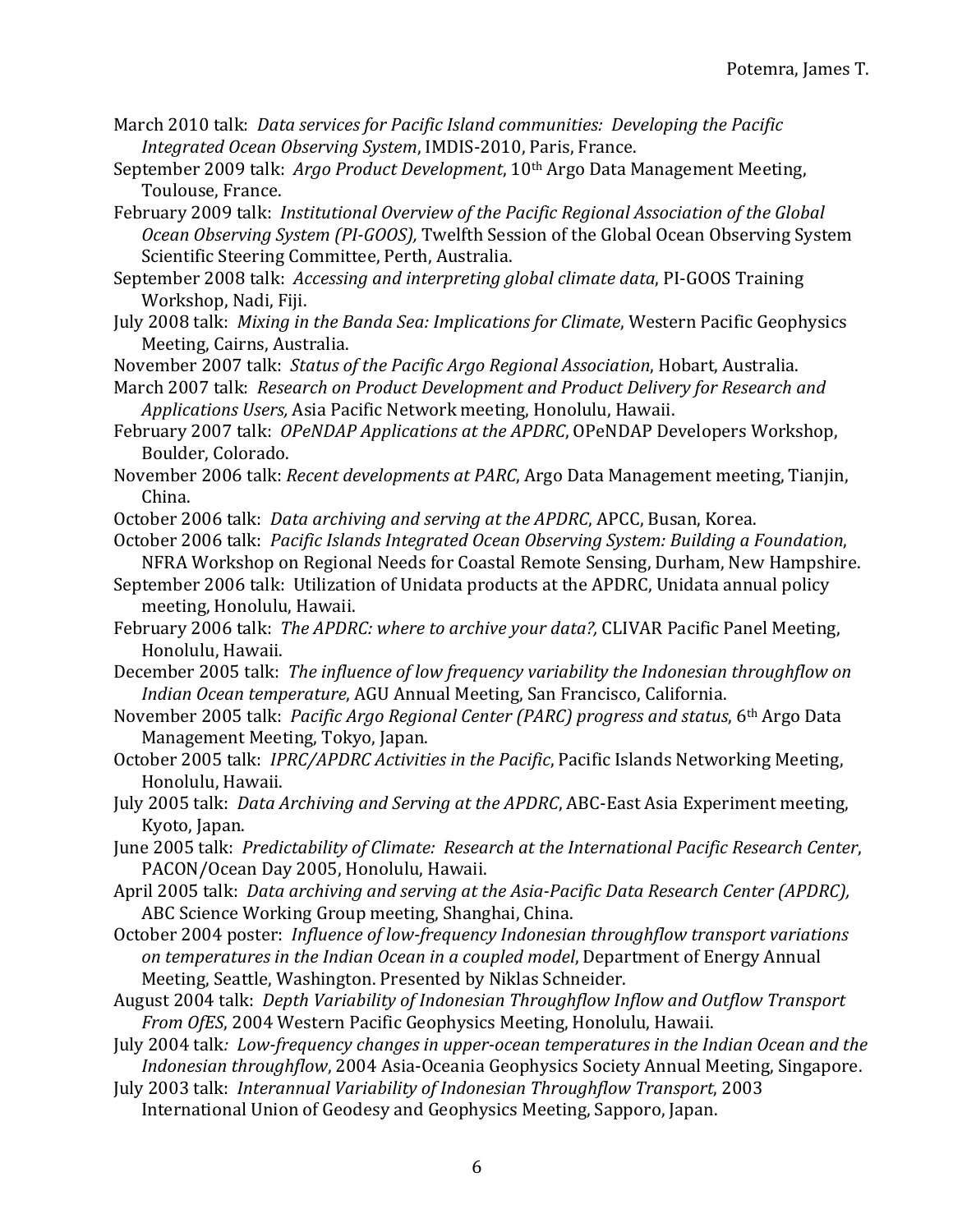- July 2002 talk: *Decadal Changes in ITF Transport and its Influence on Indian Ocean Climate* Variability, 2002 Western Pacific Geophysics Meeting, Wellington, New Zealand.
- February 2002 poster: Mass Storage in the Savu Sea Estimated from in-Situ and Remote Observations and a Numerical Model, 2002 Ocean Sciences Meeting, Honolulu, HI.
- June 2000 Talk: Vertical Modes of Transport at the Outflow Straits, 2000 Western Pacific Geophysics Meeting, Tokyo, Japan.
- January 2000 Talk: Observed Estimates of Throughflow Transport at the Outflow Straits, 2000 Ocean Sciences Meeting, San Antonio, Texas.
- January 1998 Poster: Seasonal Forcing of the Indonesian Throughflow, NATO Advanced Studies *Institute workshop on Ocean Modeling and Parameterization*, Les Houches, France.
- July 1996 Talk: The Relationship of Indonesian Throughflow with Heat Content Variability in the Western Pacific Warm Pool, 1996 Western Pacific Geophysics Meeting, Brisbane, Australia.
- July 1996 Paper: *Large-scale Estimation of Transport from the Pacific to the Indian Ocean*, 1996 Western Pacific Geophysics Meeting, Brisbane, Australia. Presented by R. Lukas.
- October 1995 Poster: *Large-scale Estimation of Transport from the Pacific to the Indian Ocean*, The Operational Oceanography and Satellite Observation Symposium, Biarritz, France. Presented by G. Mitchum.
- September 1995 Talk: *Indexing the Pacific to Indian Ocean Volume Transport with Sea Level*, 1995 Student Travel for Achievement in Research (STAR) Symposium, Honolulu, Hawaii.
- November 1994 Paper: *Interannual Fluctuations of the Bifurcation of the North Equatorial Current in the Western Pacific*, UNESCO WESTPAC Third International Scientific Symposium, Bali, Indonesia. Presented by R. Lukas.
- July 1994 Invited Talk: *Interannual Fluctuations of the Bifurcation of the North Equatorial Current in the Western Pacific*, 1994 Western Pacific Geophysics Meeting, Hong Kong.
- July 1994 Talk: *Quasi-Biennial Oscillations in the Western Equatorial Pacific: Model/Data Intercomparison*, 1994 Equatorial Theoretical Panel Meeting, Honolulu, HI.
- December 1990 Poster: The Seasonal Circulation of the Upper Ocean in the Bay of Bengal, 1990 Fall AGU, San Francisco, CA.

# **5. Research Grants**

#### **Active**

- 01/2020 02/2023 Multi-Satellite, High Resolution SSS Data Products for Ocean Research and *Applications.* **NASA**, O. Melnichenko, PI, P. Hacker and J. Potemra co-I). \$625,257 over three years (0 months personal salary).
- 08/2018 07/2023 Hawaii Ocean Time-series (HOT): 2018-2023. NSF, David Karl PI, J. Potemra and Angelique White co-I. \$9,029,111 over five years (0 months personal salary).
- 10/2019 09/2020 Enhancement of Data and Research Activities for Climate Studies at the *International Pacific Research Center (IPRC).* **NOAA**, N. Schneider PI, J. Potemra co-I.  $$125,000$  over one year (0 months personal salary).
- 06/2016 05/2021 *Developing the Pacific Islands Integrated Ocean Observing System.* **NOAA**, Brian Taylor PI, several co-I. \$2,400,000 for the first year (no salary).
- 11/2019 – 10/2022 *ALOHA Cabled Observatory Continued Operations and Maintenance.* **NSF**, B. Howe PI, J. Potemra co-I. \$986,000 over three years (0.5 month personal salary).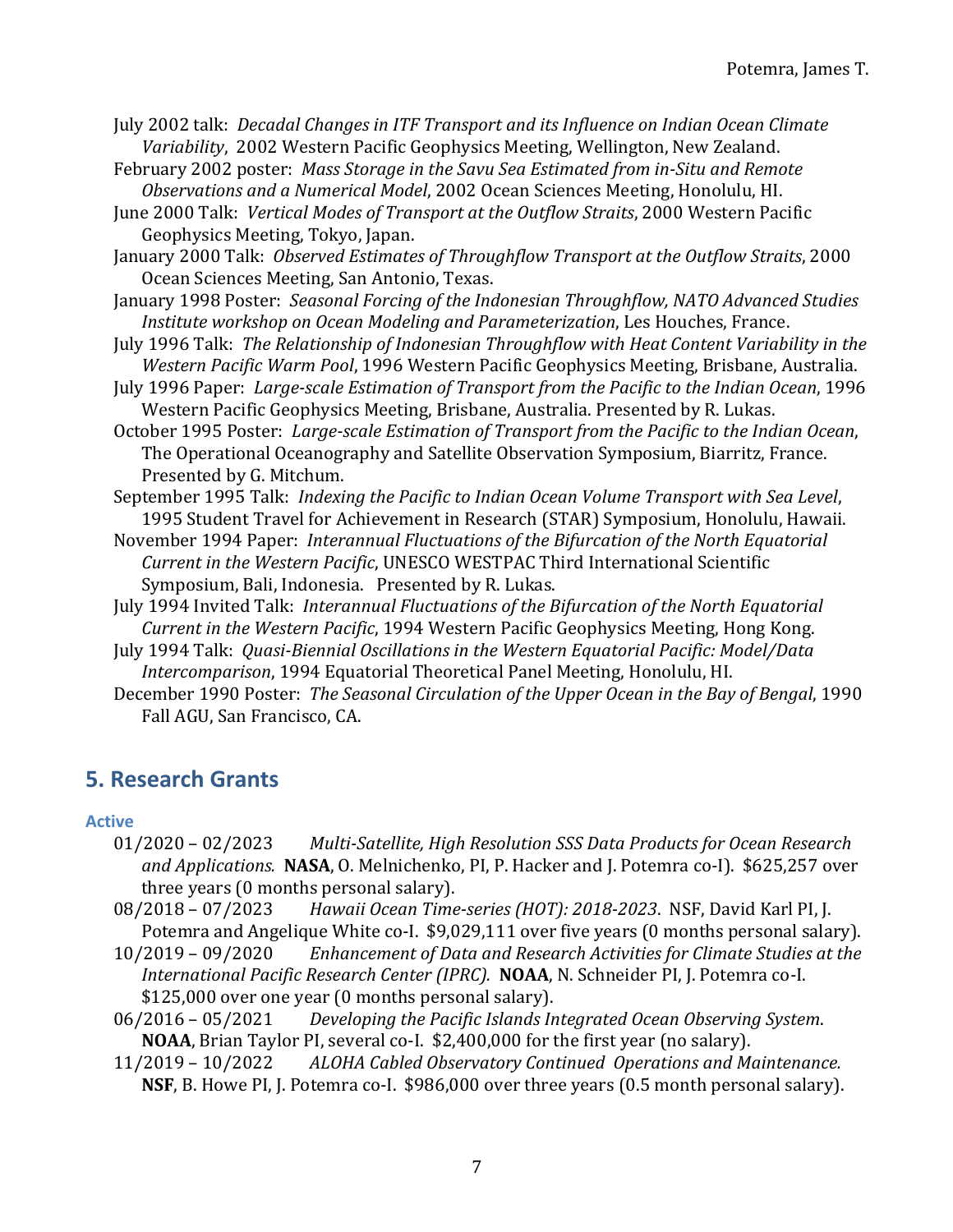- 08/2014 07/2020 *Ocean Climate Indicators for the Trade Wind Regions.* **NOAA**, R. Weller, PI, A. Pluddemann, R. Lukas and J. Potemra co-I. \$116,265 over three years (0.5 months personal salary).
- 08/2014 07/2020 Using Benchmark Time Series to Investigate Biases in the Tropical *Pacific.* **NOAA**, R. Weller, PI, A. Pluddemann, R. Lukas and J. Potemra co-I). \$116,265 over three years (0.5 months personal salary).
- 04/2017 04/2020 Building a Consistent Mulit-satellite SSS Data Record in Support of *Ocean Research and Applications.* **NASA**, O. Melnichenko, PI, P. Hacker and J. Potemra co-I).  $$642,352$  over three years  $(1.0 \text{ months personal salary})$ .
- 01/2018 04/2020 Data Services in Support of the Western Regional Climate Center. **WRRC**, J. Potemra PI. \$69,921 over three years (0 months personal salary).

#### **Pending**

None

#### **Expired**

- 12/2018 – 11/2019 *Transferal of Pacific ENSO Applications Climate (PEAC) Center Products*  and Services to Weather Forecast Office Honolulu, **NOAA**, J. Potemra PI, \$124,500 over one year (0 months personal salary).
- 12/2017 11/2019 ALOHA Cabled Observatory Continued Operations and Maintenance. **NSF**, B. Howe PI, J. Potemra co-I. \$986,000 over two years (0.5 month personal salary).
- 10/2018 09/2019 Enhancement of Data and Research Activities for Climate Studies at the *International Pacific Research Center (IPRC).* **NOAA**, K. Richards PI, J. Potemra co-I. \$95,000 over one year (0 months personal salary).
- 10/2017 09/2018 Pacific *ENSO Applications Climate (PEAC) Center*, **NOAA**, J. Potemra PI, \$364,560 over one year (0 months personal salary).
- 04/2014 03/2017 Application of Aquarius sea surface salinity observations for high*resolution global and regional studies: error analysis and Level 4 products.* NASA, O. Melnichenko, PI, N. Maximenko, J. Potemra, and P. Hacker co-I. \$627,511 over three years (one month personal salary).
- 09/2015 08/2017 ALOHA Cabled Observatory: Operations and Maintenance. NSF, B. Howe PI, J. Potemra co-I. \$986,000 over two years (0.5 month personal salary).
- 10/2014 02/2017 *Vegetative Guide and Dashboard Relating Atoll Agroforestry Recommendations to Predicted Climate and Sea Level Conditions in the Marshall Islands.* USGS, M. Haws (UHH) PI, several co-I. \$249,999.00 (no salary).
- 10/2015 09/1016 *Enhancement of Data and Research Activities for Climate Studies at the International Pacific Research Center (IPRC).* **NOAA**, K. Richards PI, J. Potemra co-I. \$93,827 over one year (0 months personal salary).
- 10/2011 09/2015 *Developing the Pacific Islands Integrated Ocean Observing System.* **NOAA**, Brian Taylor PI, several co-I. \$2,100,000 for the first year (no salary).
- 10/2014 09/1015 Enhancement of Data and Research Activities for Climate Studies at the *International Pacific Research Center (IPRC).* **NOAA**, K. Richards PI, J. Potemra co-I. \$182,000 over one year (2 months personal salary).
- 07/2012 06/1015 ALOHA Cabled Observatory: Operations and Maintenance. NSF, B. Howe PI, J. Potemra co-I (from R. Lukas). \$1,261,194 over three years (1 month personal salary).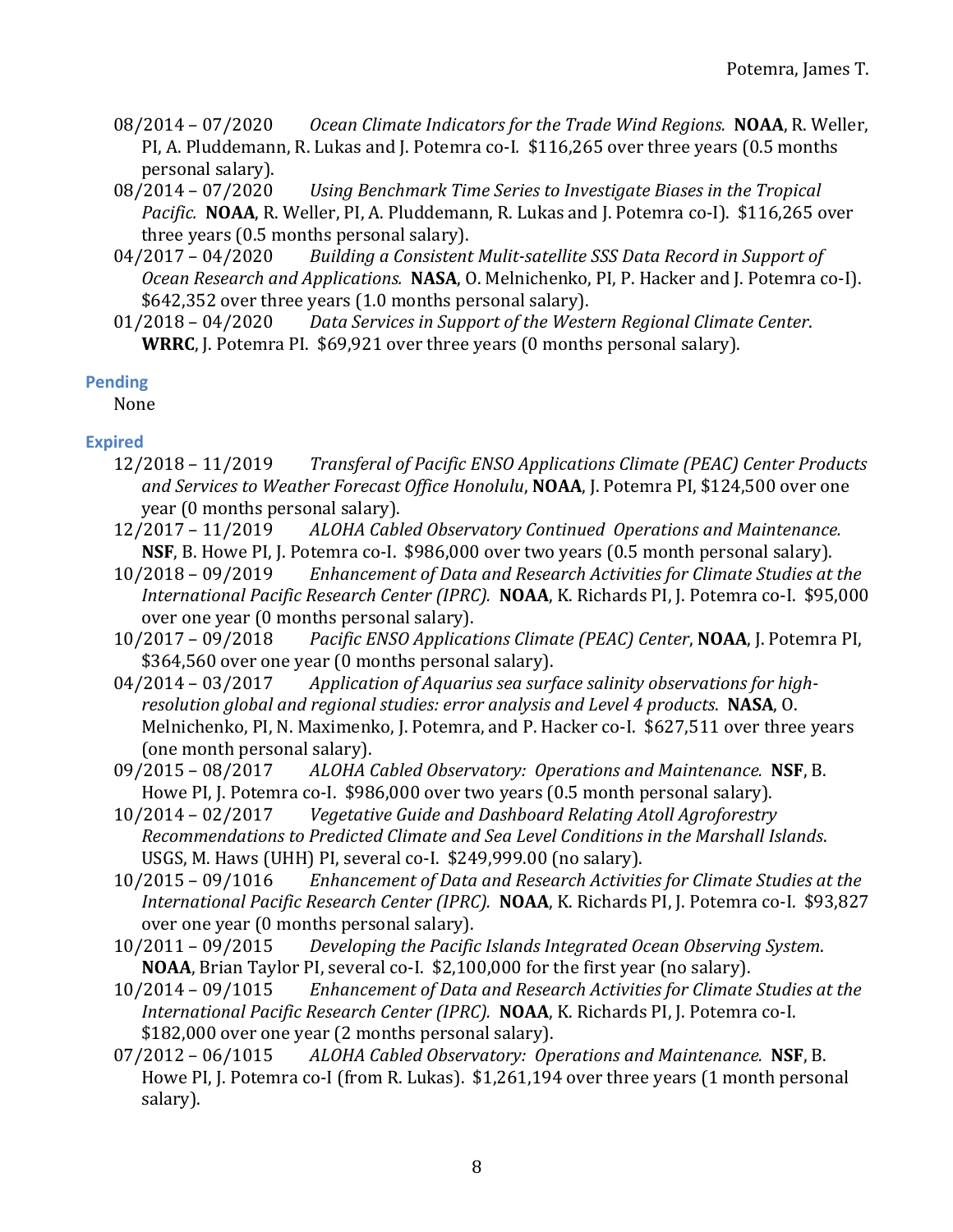- 10/2013 09/1014 *Enhancement of Data and Research Activities for Climate Studies at the International Pacific Research Center (IPRC).* **NOAA**, K. Hamilton PI, J. Potemra co-I. \$270,000 over one year (2 months personal salary).
- 10/2009 09/2014 *Aquarius salinity calibration, error quantification, signal-to-noise* analyses, and resolution studies using historical and concurrent data to study salinity *structure and variability at ocean fronts and due to air-sea interaction.* **NASA**, N. Maximenko PI, J. Potemra and P. Hacker, co-I. \$538,206 over four years (1 month per year personal salary).
- 07/2011 06/1012 Enhancement of Data and Research Activities for Climate Studies at the *International Pacific Research Center (IPRC).* **NOAA**, K. Hamilton PI, J. Potemra co-I. \$250,000 over one year (2 months personal salary).
- 01/2010 12/2012 *Dynamics of near-surface eastward flows in the South Indian Ocean.* **NSF**, J. McCreary, PI, Ryo Furue co-I. \$446,113 over three years (1 month per year personal salary).
- 07/2010 06/1011 Enhancement of Data and Research Activities for Climate Studies at the *International Pacific Research Center (IPRC).* **NOAA**, K. Hamilton PI, J. Potemra co-I.  $$1,489,789$  over one year (2 months personal salary).
- 09/2009 09/2011 *Ocean Thermal Extractable Energy Visualization*. **DOE**, Laura Martel, PI, Several co-I. \$500,000 over 2 years (1 month per year personal salary).
- 10/2009 09/2010 Predictive Modeling of the Distribution of Deep-Sea Corals in the Main *Hawaiian Islands.* **NOAA**, J. Rooney, PI. \$47,610 over one year (1/2 month personal salary).
- 10/2008 – 09/2011 *PacIOOS Regional Association Support*. **NOAA**, Brian Taylor PI, J. Potemra, M. McManus and D. Okimoto co-I's. \$500,000 over three years (no salary).
- 05/2008 12/2010 *Earth Science Education Modules for Spherical Projection Systems.* **NOAA**, Michael Shanahan PI, Leon Geschwind, co-I. \$300,000 over 2.5 years (one month personal salary).
- 10/2007 09/2010 *Developing the Hawaii-Pacific Ocean Observing and Information System.* **NOAA**, B. Taylor, PI; several co-I's. \$7,513,133 over three years (5 months per year personal salary).
- 06/2008 12/2009 *Identification and Zoning of Near-shore Areas for Marine Aquaculture.* Hawaii County, Maria Haws PI, several co-I's. \$175,000 over 1 year (1 month personal salary).
- 07/2007 06/2008 *Establishment of a PI-GCOS Server*. **BOM Australia**, J. Potemra, PI. \$20,000 over one year (equipment only).
- 10/2007 09/2008 A social networking service for environmental data. **NOAA**, Nancy Soriede, PI, J. Potemra and Joe Sirot co-I. \$80,000 over one year (no salary).
- 10/2006 09/2007 A PRIDE web portal to observing system data from the Pacific region: *Building on a successful pilot project.* **NOAA/PRIDE**, J. T. Potemra, PI; J. Sirot, N. Soreide,  $co-PI's.$  \$89,000 for one year.
- 10/2006 09/2007 *Extending the PRIDE-Live Access Server: Realtime high resolution satellite observations, regional models and usability enhancements.* **NOAA/PRIDE**, S. Hankin, PI; J. T. Potemra, K. Casey, E. Chassignet and J. Vasquez, co-PI's. \$116,000 for one year.
- 10/2006 09/2007 Desktop access to PRIDE observing system datasets with Matlab and Google *Earth: building on the FY2005 PRIDE Pilot Project and DAPPER data server.* **NOAA/PRIDE**, N. Soreide, PI; J. T. Potemra and G. Johnson, co-PI's. \$68,000 for one year.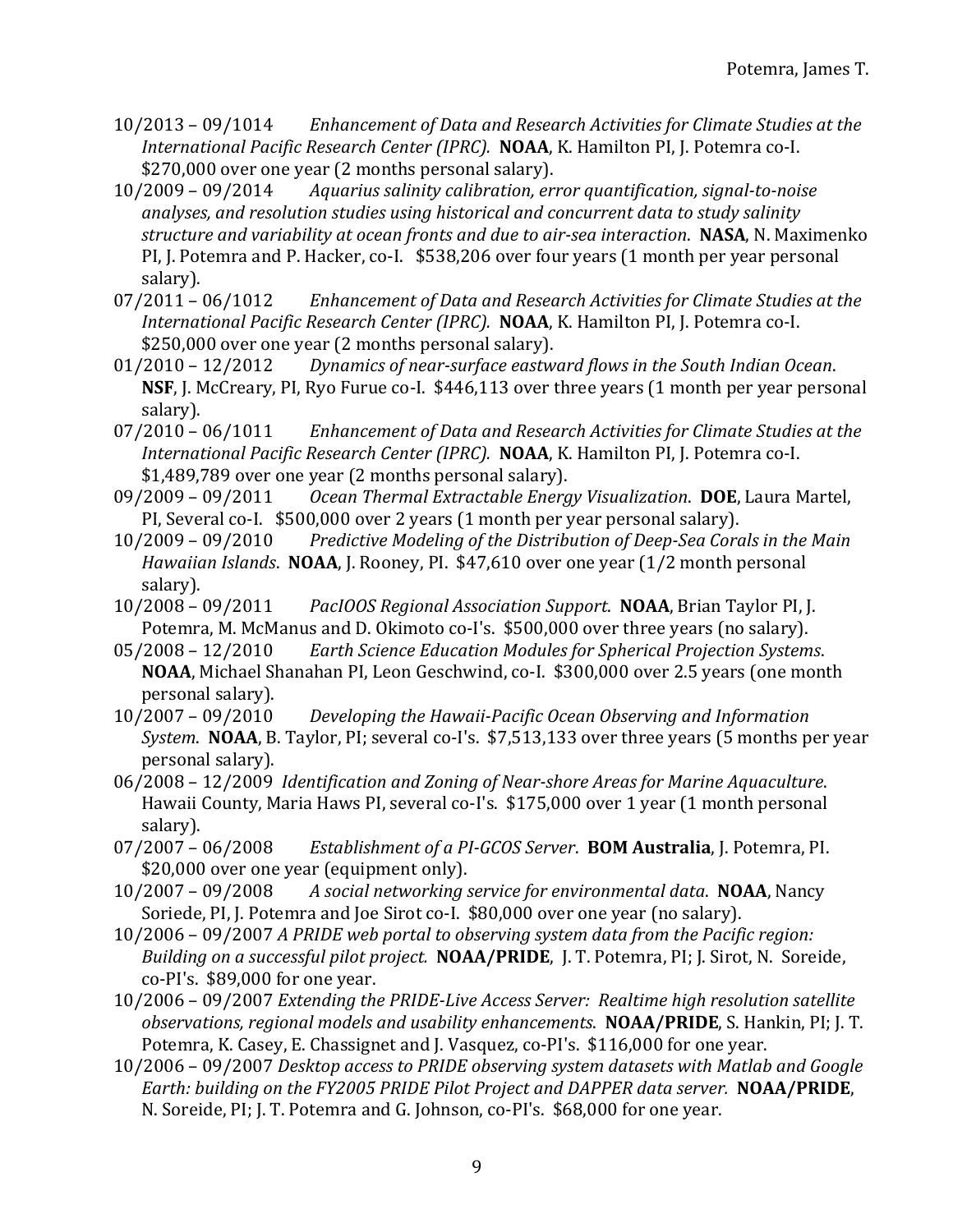- 07/2005 06/2006 Enhancement of data and research activities for climate studies at the *International Pacific Research Center (IPRC).* **NOAA**, J. P. McCreary, PI; P. Hacker and J. T. Potemra, co-PI's. \$1,872,000 for one year.
- 04/2005 03/2006 Development of an integrated dataset of subseasonal to seasonal rainfall *forecasts for the Pacific Islands.* **NOAA/PRIDE**, N. Colasacco, X. Fu and L. He, PI's; C. Weyman, J. T. Potemra and P.-S. Chu, co-PI's. \$80,000 over one year.
- 04/2005 03/2006 *Integrating PMEL Argo access and EPIC web at IPRC to create an operational pilot for a Pacific region in-situ data display website.* **NOAA/PRIDE**, N. Soreide, PI; J. T. Potemra, W. Shu co-PI's. \$87,000 for one year.
- 04/2005 3/2006 *Integrated access to Pacific regiona data assimilation model outputs.* **NOAA/PRIDE,** S. Hankin, PI; J. T. Potemra and E. Chassignet co-PI's. \$116,000 for one year.
- 04/2005 03/2006 Hawaiian archipelago pilot project for a Pacific region integrated *information website.* **NOAA/PRIDE**, J. T. Potemra, PI; N. Soreide and S. DeCarlo co-PI's.  $$44,000$  for one year.

#### **Declined**

- 01/2016 12/2016 Expansion of HI-STAR, the University of Hawaii Astrobiology Institute's *Program for Mentoring Highschool Students.* **NSF**, G. Mathews PI. \$200,000 over one year (0.5 month per year personal salary).
- 07/2014 06/2019 The US Pacific Islands Demonstration Coral Reef Ecosystem Biodiversity Observation Network (CREBON). NOAA, C. Nelson PI, several co-I. \$9,888,365 over five years (1 month per year personal salary).
- 07/2011 06/2014 Enhancement of Data and Research Activities for Climate Studies at the *International Pacific Research Center (IPRC).* **NASA EPSCoR**, L. Flynn PI, K. Hamilton and J. Potemra co-I. \$666,282 over three years (1 month per year personal salary).
- 10/2010 09/2012 Marine Spatial Planning for Mariculture in the Hawaiian Islands. **NOAA**, M. Haws, PI, N. Puniwai and J. Potemra, co-I. \$172,342 over two years (one month personal salary).
- 05/2009 04/2010 Near-real time Climate Data Products from Argo floats. **NOAA**, N. Maximenko PI, J. Potemra and P. Hacker, co-I. \$199,813 over one year (1 month per year personal salary).
- 01/2011 12/2013 Marine Mammal Observatories for Renewable Energy Facilities Using *Unmanned Wave Gliders.* **NOPP**, Brian Bingham, PI, W. Aw, B. Howe and J. Potemra, co-I. \$1,039,815 over three years (1 month total personal salary).
- 01/2009 12/2009 Analysis services for environmental data. **NOAA/HPCC**, Nancy Soreide, PI, J. Potemra and J. Sirot co-I. \$97,500 over one year (0 months per year personal salary).
- 07/2009 06/2012 *Developing an Integrated Approach to Observing and Understanding the Feedback Between Circulation and Tidal Mixing in Monterey Bay.* **NSF**, B. Howe PI, G. Carter, R. Lukas, J. Potemra and B. Powell, co-I. \$1,364,245 over three years (1 month per year personal salary).
- 01/2009 12/2011 *Dynamics of near-surface eastward flows in the South Indian Ocean.* **NSF**, J. Potemra, PI, Ryo Furue and Jay McCreary co-I. \$466,554 over three years (1 month per year personal salary).
- 01/2009 12/2011 A cloud-based analysis system for large-scale data analysis. NASA, J. Potemra, PI. \$1,374,615 over three years (1 month per year personal salary).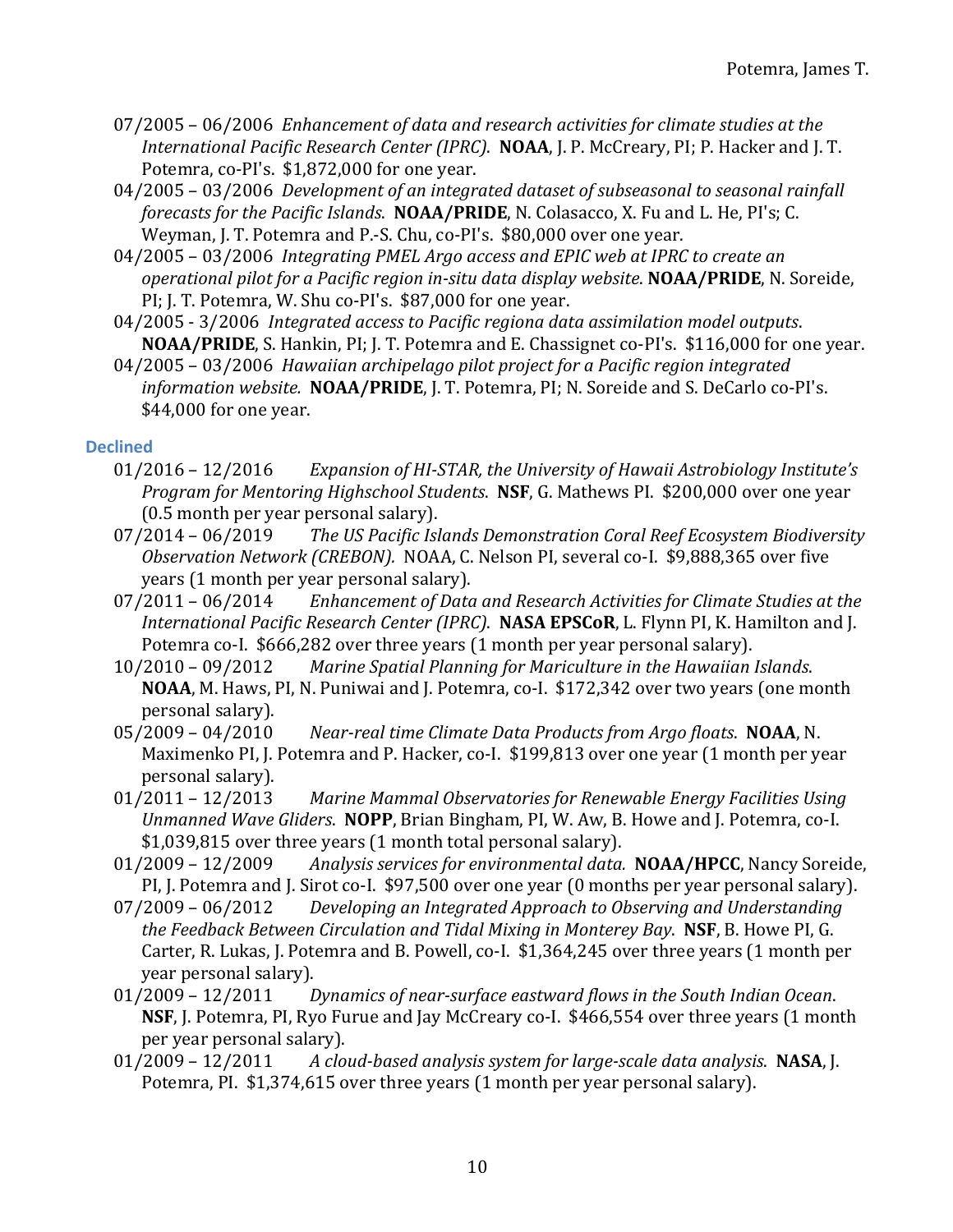- 09/2007 08/2008 Near-realtime monitoring of the intermediate depth world ocean with Argo floats. **NOAA**, N. Maximenko and J. Potemra, PI's; Peter Hacker co-I. \$167,904 over one year (2 month per year personal salary).
- 09/2007 08/2008 Role of salinity on air-sea interaction and the MJO: A case study using in *situ observations.* **NOAA**, H. Annamalai and J. Potemra, PI's \$116,453 over one year (1 month per year personal salary).
- 01/2008 12/2010 *Dynamics of the South Indian Subtropical Gyre*. **NSF**, J. Potemra, PI; R. Furue and J. McCreary co-I's. \$600,000 over three years (1 month per year personal salary).
- 07/2007 06/2010 *Dynamics of the South Indian Subtropical Gyre*. **NSF**, J. Potemra, PI; R. Furue and I. McCreary co-I's. \$400,000 over three years (2 months per year personal salary).
- 08/2007 07/2010 Modeling vertical structure and pathways of the Indonesian *Throughflow in the Indonesian Seas.* **NSF**. R. Furue, PI; J. McCreary and T. Jensen co-I's. \$401,000 over three years (2 months per year personal salary).
- 02/2006 01/2009 Numerical Study of Indonesian Strait Dynamics. ONR. J. T. Potemra PI; M. Merrifield and M. Yaremchuk, co-PI's. \$498,000 requested over three years (3 months personal salary).
- 07/2004 06/2007 The Influence of the Indonesian Throughflow on the Southeastern *Subtropical Indian Ocean.* **NASA.** J. T. Potemra PI. \$263,239 requested over three years (3 months per year for personal salary).
- 01/2004 12/2006 The Influence of the Indonesian Throughflow on the Southeastern *Subtropical Indian Ocean.* **NSF**. J. T. Potemra PI. \$244,254 requested over three years (3 months per year for personal salary).
- 07/2003 06/2006 *Dynamics of the Surface Circulation in the Indo-Australian Basin.* **NSF.** J. T. Potemra and Z. Yu, PI's. \$334,359 requested over three years (2 months per year for personal salary).
- 07/2003 06/2006 U.S. GODAE: Implementation of a Pacific Island Ocean Information *System.* **NOAA**. P. Hacker, E. Shea and S. Hankin, PI's; J. McCreary, T. Waseda, J. Potemra and M. Yaremchuk, co-PI's. \$2,429,257 requested over three years (4 months per year for personal salary).
- 01/2002 12/2004 *Local and Remote Influences on Ocean-Atmosphere Interaction in the Equatorial Indian Ocean.* **NASA**. H. Annamalai, PI; R. Murtugudde, J. McCreary and J. Potemra, co-PI's. \$279,738 requested over three years.

# **6. Awards**

University of Hawaii Presidential Award for Outstanding Service, 2020 Nominated for Board of Regents' Excellence in Teaching Award, 2014 Editor's Citation for Excellence in Refereeing, Geophysical Research Letters, 2008 University of Hawaii Graduate Student Organization (GSO) Travel Award, 1998 Achievement Rewards for College Scientists (ARCS) Scholarship Award, 1997/98 Student Travel for Achievement in Research (STAR), Best Talk 1995 J. Watumull Merit Scholarship 1995 President, Nakamakai (Graduate Student Organization) 1994-95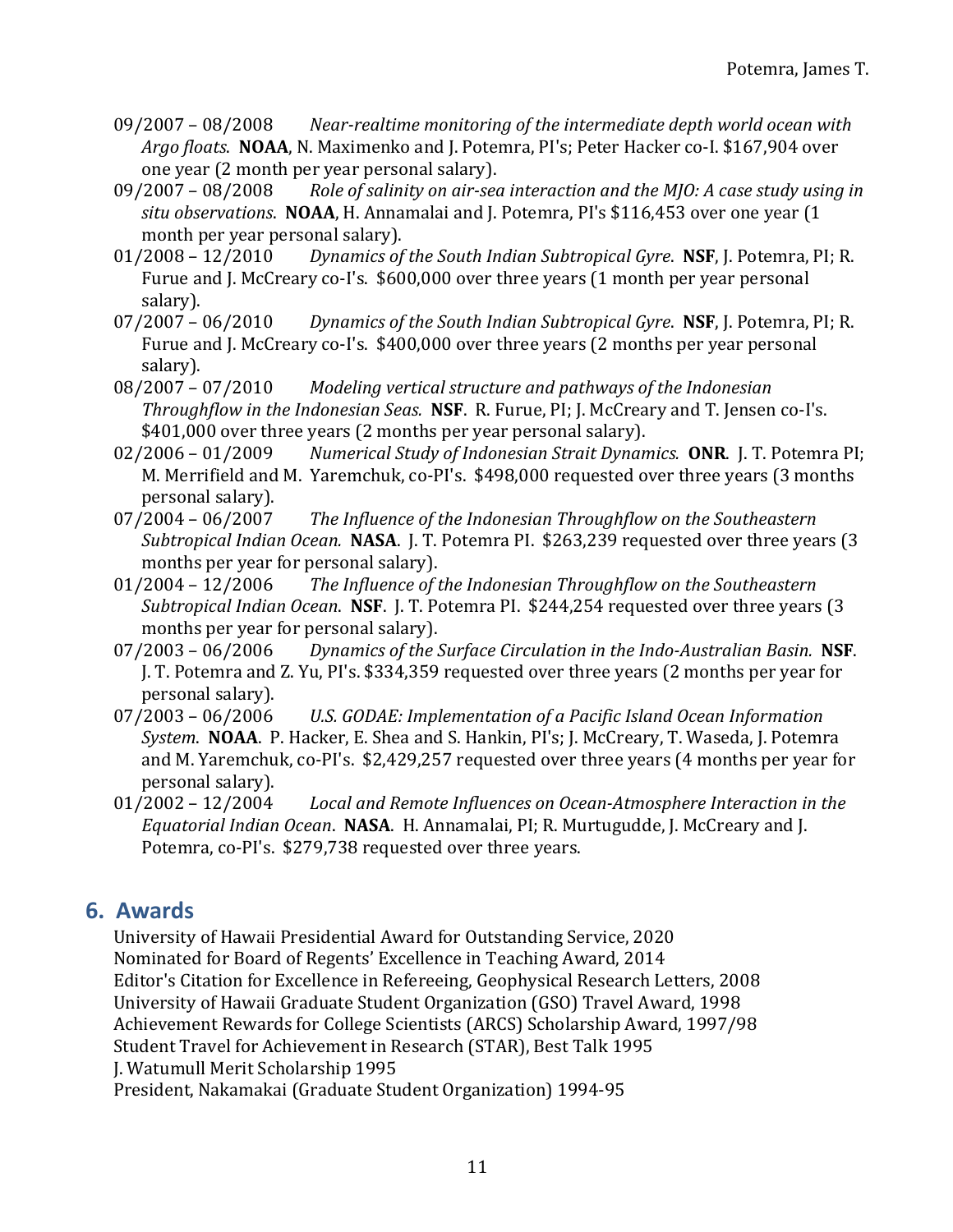AGU Student Travel Grant 1994 NASA Traineeship 1988 and 1989 Johns Hopkins Applied Physics Laboratory Scholarship 1982 to 1986 Maryland State Scholarship 1982

## **7. Professional Societies**

American Geophysical Union American Meteorological Society Hawaii Academy of Sciences The Oceanography Society

# **8. Meetings, Conferences, Workshops**

NOAA Coastal Management meeting, Charleston, SC, *Nov 21* - 22, 2019 Ocean Observatories Initiative (OOI) FB/DDCI meeting, Washington, DC, *Nov 12 - 13 2019* OceanObs-19, Honolulu, HI, *Sep 16 – 20 2019* NASA PODAAC UWG meeting, Pasadena, CA, *Jun 24 - 27 2019* Ocean Observatories Initiative (OOI) DDCI meeting, Woods Hole, MA, *May 21 - 23 2019* IOOS DIF Regional Management Meeting, Silver Spring, MD, *Apr 30 - May 2 2019* European Geophysical Union annual meeting (EGU), Vienna, Austria, Apr 8 - 12 2019 Ocean Observatories Initiative (OOI) DDCI meeting, Fairfax, VA, Oct 29 - Nov 1 2018 Pacific Islands Climate Forum (PICOF), Nadi, Fiji, Oct 7 - 12 2018 IOOS DIF Regional Management Meeting, Silver Spring, MD, *May 21 - 23 2018* NASA PODAAC UWG meeting, Pasadena, CA, *May* 15 - 17 2018 IOOS Animal Tracking Network workshop, Honolulu, HI, *Apr 23 - 24 2018* Ocean Sciences, Portland, OR, *Feb 12 – 16 2018* IOOS Biological Workshop, Seattle, WA, *Feb 7 - 8 2018* AOOS Data Management Review, Anchorage, AK, *Nov 27 - 30 2017* NASA PODAAC UWG meeting, Pasadena, CA, Apr 11 - 13 2017 IOOS DIF Regional Management Meeting, Silver Spring, MD, *Apr 15 - 16 2017* AGU annual meeting, San Fran, *Dec 12 - 16 2016* IOOS Data Integration Framework (DIF) annual meeting, Silver Spring, MD, *May 26 – 29 2016* Climate Indicators Technical Exchange, Port Vila, Vanuatu, *May* 6 – 13 2016 NASA PODAAC UWG meeting, Pasadena, CA, Mar 21 - 24 2016 AGU annual meeting, San Francisco, CA, *Dec 14 - 18 2015* GESAMP Working Group 40, Guayquil, Ecuador, *Nov 1 - Nov 6 2015* NASA SWOT Panel Meeting, Silver Spring, MD, Sep 28 - 30 2015 GESAMP Modeling Workshop, Paris, France, *Aug 28 - Sep 4 2015* Observation Systems of Climate Change in the Pacific, Noumea, New Caledonia, *Jun 11 -12 2015* IOOS DIF Regional Management Meeting, Silver Spring, MD, *May 26 - 29 2015* PS-1, Koror, Palau, *May* 4 - 7 2015 GESAMP Marine Debris Workshop, Rome, Italy, Apr 20 - 23 2015 NASA PODAAC UWG meeting, Pasadena, CA, Apr 7 - 8 2015 PICSC Annual Symposium, Honolulu, HI, *Feb 26 - 27 2015*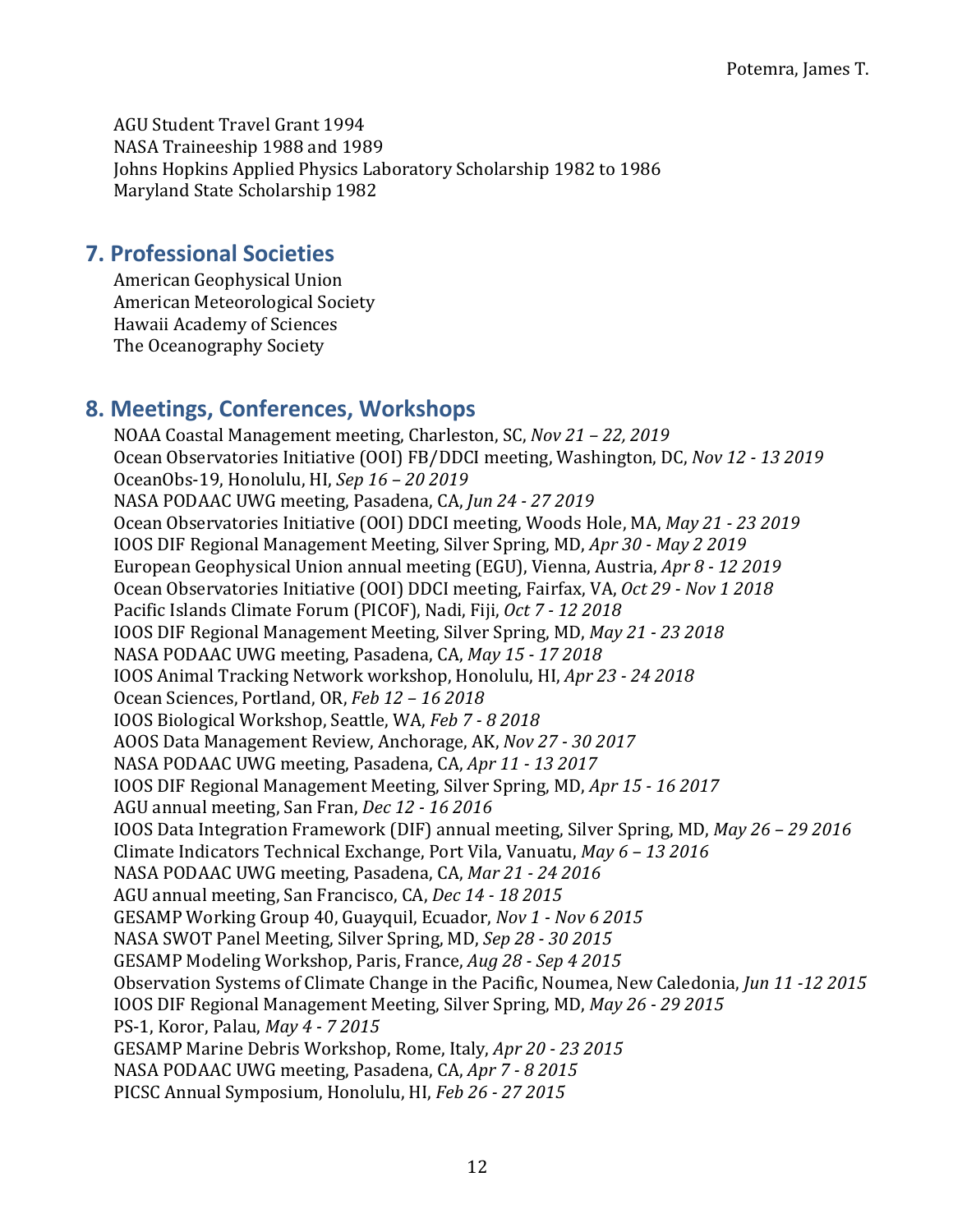COSPAC Honolulu, HI, *Feb 3 - 4 2015* HPC meeting, Boulder, CO, *Jul 14 - 17 2014* GESAMP Marine Debris Workshop, Busan, South Korea, *Jul 7 - 11 2014* NASA PODAAC UWG meeting, Pasadena, CA, Apr 7 - 9 2014 Ocean Sciences, Honolulu, HI, *Feb 24 - 28 2014* NASA Cyberinfrastructure Panel Meeting, Silver Spring, MD, *Dec 2 - 4 2013* Regional IOOS Fall Meeting, San Diego, CA, *Nov* 7 - 8 2013 EarthCube Workshop "Developing a Community Vision of Cyberinfrastructure Needs for Coral Reef Systems Science", Honolulu, HI, *Sep 18 - 19 2013* IOOS Data Integration Framework (DIF) annual meeting, Silver Spring, MD, *Sep 10* - 12 2013 USCG Oil Spill Response Plan workshop, Honolulu, HI, *Jul 2013* GESAMP Marine Debris Working Group, London, England, *Jul 22 – 26 2013* GOOS Regional Alliance meeting, Honolulu, HI, *May 14 2013* NOAA Coral Reef Survey Design Workshop, Honolulu, HI, Apr 15 - 18 2013 NASA PODAAC User Group Advisory Committee meeting, Pasadena, CA, *Mar 12* - 13 2013 Pacific Islands Climate Change Forum and Training, Suva, Fiji, *Jan 21* - 25 2013 IOOS Summit, Vienna, VA, *Nov 13 – 16, 2012* Pacific Climate Information System (PaCIS) steering committee, Honolulu, HI, *Mar 23 - 24 2011* Aquarius Science Team meeting and launch, Vandenberg, CA, Jun 9 - 10 2011 NASA Panel meeting, Bethesda, MD, Sep 7 - 9 2011 MTSE/IEEE Oceans-11, Kona, HI *Sep 18 - 22 2011* Argo Data Management meeting, Soeul, S. Korea, *Nov* 14 - 18 2011 NOAA Marine Debris workshop, Honolulu, HI *Jan 19 2012* Ocean Sciences meeting, Salt Lake City, Utah, *Feb 20 - 24 2012* CLIVAR ITF panel meeting, Jakarta, Indonesia, *Mar 12 - 14 2012* NOAA CoastWatch annual PI meeting, Kona, HI, Apr 11 2012 NOAA NHW Sanctuary data catalog meeting, Hawaii Kai, HI, *May 23 2012* NOAA CSC Regional Data Management and Portal Development workshop, Charleston, SC, *Jun 27 - 28 2012* IOOS National Glider Plan workshop, San Diego, CA, *Aug 1 - 3 2012* IOOS DIF Regional Management meeting, Silver Spring, MD, *Sep 10 - 14 2012* Science Foundations for Ocean Planning in Hawaii: Human Use and Habitat Characterizations, Honolulu, HI, *Oct 2 - 3 2012* High Performance Computing Research Opportunities for Undergraduates Symposium, Honolulu, HI, *Aug 3 2011* UH/NSF EPSCoR Science retreat, Kona, HI, *Jul 17 2011* NASA Salinity Science Team meeting, Lompoc, CA, *Jun 8 2011* IOOS Biological Data Integration meeting, Honolulu, HI, *May 18 - 20 2011* PacIOOS Data Training workshop, Honolulu, HI, *Apr 29 2011* Pacific Climate Information Sevice (PaCIS) steering team meeting, Honolulu, HI, *Jan 23 2011* Fifth International Marine Debris Conference, Honolulu, HI, *Jan 21* - 25 2011 Pacific Area Climate Monitoring and Analysis Network meeting, Honolulu, HI, *Jan 13 - 14 2011* Ocean Observing Initiative Cyber Infrastructure (OOI/CI) model testbed workshop, Monterey, CA, *Jan 4 - 6 2011* IOOS Biological Data Integration meeting, Honolulu, HI, *Sep 20 - 21 2010* PaCIS Implementation Meeting, Honolulu, HI, Sep 1 - 3 2010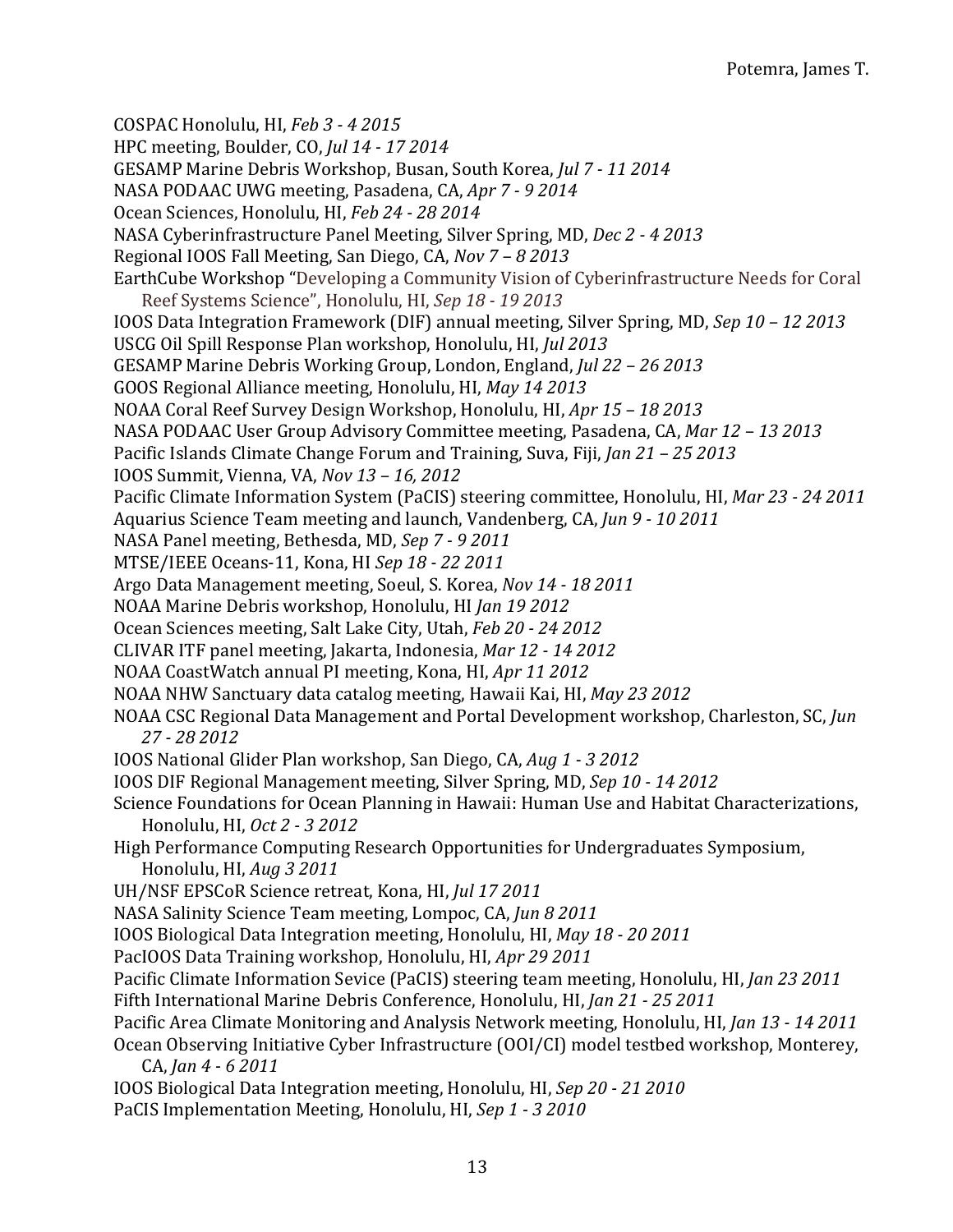PacIOOS Data Users workshop, Guam, *July 20 - 21 2010* PacIOOS Data Users workshop, Saipan, *July* 18 - 19 2010 HIOOS Stakeholder workshop, Honolulu, HI, Jun 25 2010 Ocean Thermal Energy: Assessing Risks, Honolulu, HI, Jun 22 - 24 2010 NFRA Product Development Workshop, Ann Arbor, MI, *May 17 - 19 2010* IMDIS, Paris France, *Mar 29 - 31 2010* IOOS DIF Regional Implementation meeting, Silver Spring, MD, *Mar 23 - 24 2010* NOAA Coastal Storms Program workshop, Honolulu, HI, Mar 19 2010 Argo Data Management meeting, Toulouse, France, Sep 29 - Oct 2 2009 GTSPP meeting, Toulouse, France, Sep 28 2009 OceanObs09, Venice, Italy, *Sep 21 - 25 2009* SOS Implementation workshop, San Diego, CA, *Aug 24 - 25 2009* IOOS Analysis of Acquisition Alternatives, Silver Spring, MD, *Aug 19 - 20 2009* IOOS DIF Regional Implm meeting, Silver Spring, MD, *Mar 10 - 12 2009* GOOS Scientific Steering Committee workshop, Perth, Australia, *Feb 23 - 25 2009* PI-GOOS Steering Committee meeting, Honolulu, HI, *Nov 1 2008* Argo Data Management meeting, Honolulu, HI, *Oct 28 - 31 2008* GTSPP meeting, Honolulu, HI, *Oct 27 2008* PI-GOOS Training Workshop, Nadi, Fiji, *Sep 22 - 26 2008* GEON Cyber Institute, San Diego, CA, *Aug 11 - 15 2008* PaCIS meeting, Honolulu, HI, *Aug 4 - 7 2008* Western Pacific Geophysics Meeting, Cairns, Australia, *Jul 28 - 31 2008* CSC IOOS workshop, Charleston, SC, *Feb 6 - 8 2008* AOML invited talk, Miami, FL, Feb 4 - 5 2008 Asia Pacific Network Monsoon lecture, Honolulu, HI, *Jan 2 2008* IOOS Regional Grantees DM Workshop, Charleston, SC, *6 Feb - 7 Feb 2008* PI-GOOS Steering Committee, Nuku'alofa, Tonga, *20 Nov 2007* Argo Data Management Meeting, Hobart, Tasmania, 12 Nov - 16 Nov 2007 IOOS Regional Coordination Workshop, St. Petersburg Florida, *23 Oct - 25 Oct 2007* PRIDE Visualization Workshop, Honolulu, 17 Oct - 18 Oct 2007 APN Global Climate Change Research, Honolulu, 22 Mar 2007 OPeNDAP Developers Workshop, Boulder, Colorado, *21 Feb - 23 Feb 2007* Argo Data Management Meeting, Tianjin, *1 Nov - 3 Nov 2006* Argo Trajectory Meeting, Incheon, Korea, 27 Oct 2006 PARC Meeting, Busan, Korea, 26 Oct 2006 NFRA Regional Needs for Coastal Remote Sensing, Durham, New Hampshire, 2 Oct - 6 Oct 2006 PI-GOOS Steering Committee, Honiara, Solomon Islands, 20 Sep 2006 SOPAC, Suva, Fiji, *18 Sep - 19 Sep 2006* Model Metrics workshop, Honolulu, 25 Feb 2006 OceanSITES, Honolulu, *16 Feb - 17 Feb 2006* Pacific CLIVAR Panel, Honolulu, 15 Feb - 17 Feb 2006 Argo Data Management Meeting, Tokyo, *6 Nov - 10 Nov 2005* IPRC Science Advisory Committee Meeting, *5 Nov 2005* Pacific Island Networking Meeting, Honolulu, 18 Oct 2005 ABC East-Asia Experiment meeting, Kyoto, *29 Jun - 01 Jul 2005* Ocean Day 2005 "Studies of Tourism and Climate in Hawaii", Honolulu, 01 Jun 2005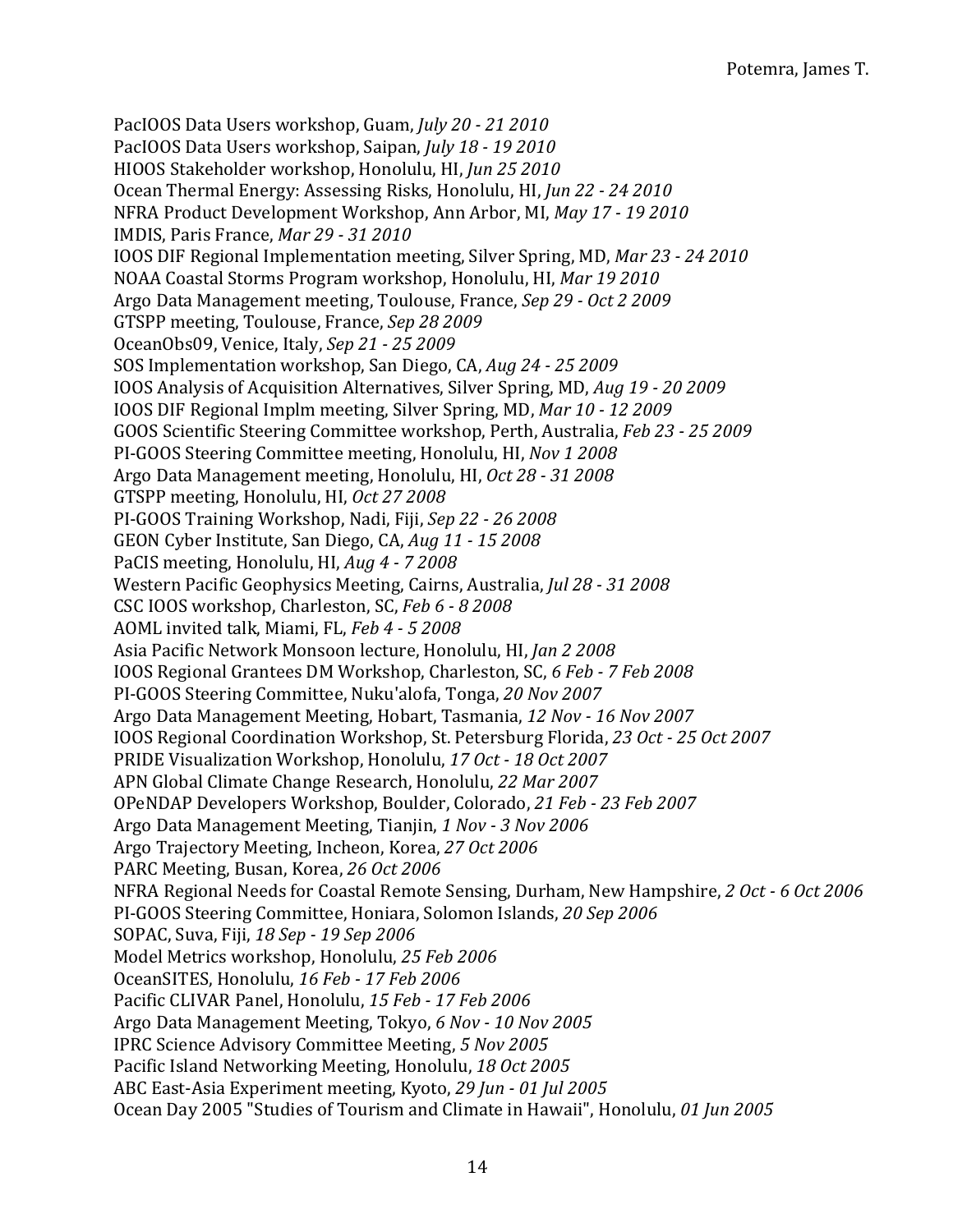Second Annual IOOS Implementation Meeting, Washington DC, 03 May - 04 May 2005 ABC Scientific Planning Meeting, Shanghai, *04 Apr - 07 Apr 2005* PRiMO annual meeting, Kona, 15 Mar - 17 Mar 2005 IPRC General Council Meeting *1 Mar 2005* American Meteorological Society Annual Meeting, San Diego, *10 Jan - 14 Jan 2005*

# **9. Panel Memberships**

Member of NSF OOI/CI Board (2018-present) Member of NASA AIST Technical Review Committee (2016) Member of the American Meteorological Society (AMS) Board on Data Stewardship (2010present) NASA Physical Oceanography Data Assembly Center Advisory Panel (PO.DAAC UWG; 2013present; Chair in 2018 and 2019) Alaska Ocean Observing System (AOOS) Data Management Advisory Committee (2016present) NASA SWOT Panel (2015) NASA ACCESS Panel (2013) Member of Pacific Climate and Information Center (PaCIS) Executive Board (2011-present) Member of International CLIVAR Panel for the Indonesian Throughflow (2011-present) NASA Physical Oceanography Panel (2011) UH NSF EPSCoR cyber team member (2011) Member of NASA Salinity Science Team (2010 - present) NOAA Analysis of Acquisition Alternatives Panel (2009) Member of NOAA Data Integration Framework (DIF) regional implementation group (2008present) Member of NOAA IOOS regional observation registry technical advisory committee (2007-2008) NASA NSPIRES Panel member (2007) Chair of Pacific Argo Regional Center (2006-present) Member of PI-GOOS Steering Committee (2006-present)

NSF Panel member (2005)

# **10. Panel/Committee Memberships (local)**

Member of UH Faculty Senate Executive Committee (SEC) (2019-present) Member of UH Graduate Council (2019-present) Member of UH Research Ethics Committee (2019-present) Member of UH General Education Committee Writing Focus Board (2016-2019) Chair of UH General Education Committee Writing Focus Board (2018-19) Joint Institute of Marine and Atmospheric Research (JIMAR) Fellow (2016-present) Member of ITS Cyber-Infrastructure Advisory Committee (2015-present) Member of ORS Faculty Advisory Committee (2013-present) Member of UH HIGP Department Personnel Committee (2016, 2017, 2018, 2019) Member of UH WRRC Department Personnel Committee (2018, 2020)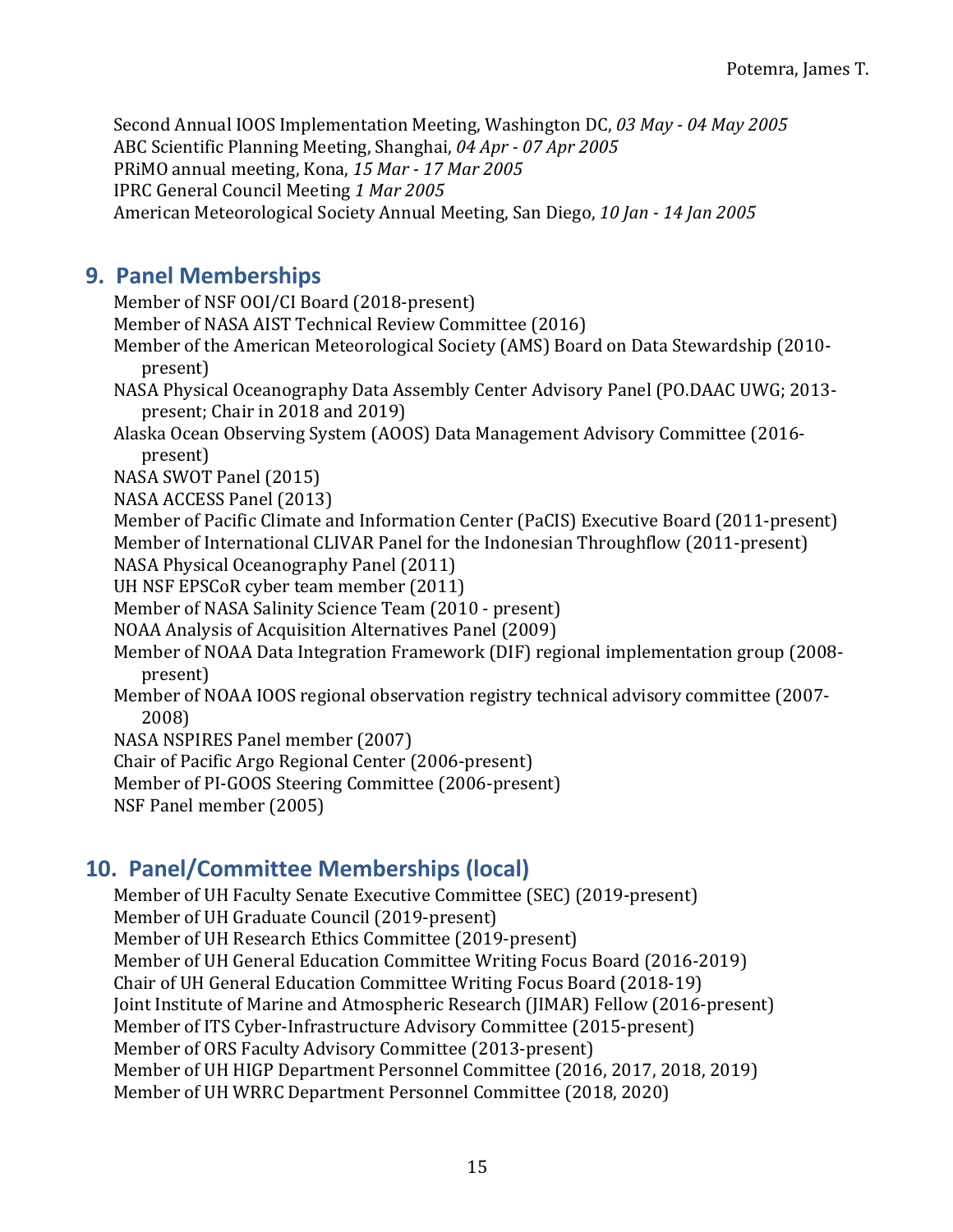Member of UH HIMB Department Personnel Committee (2018) Member of UH Geology and Geophysics Department Curriculum Committee (2016-2018) Member of UH Manoa Faculty Senate (SOEST Rep., 2012-2015; 2017-present) Member of UHMFS Committee on Research (2018-19) Member of UHMFS Committee on Academic Planning and Policy (2017-18) Member of UHMFS Committee on Administration and Budget (2012-2015) Judge, Pacific Science and Sustainability Symposium (2012-present; head 2012-2017) Chair of SOEST Computer Committee (2005-2011) Member of IPRC Science Priorities Committee (2006-2007) Member of IPRC Steering Committee (2005-present) Member of IPRC Space Committee (2005-2008) Member of IPRC Visitors Committee (2003-2007) Member of SOEST Computer Committee (2002-present) Member of IPRC Computer Committee (2002-present) Judge, Hawaii State Science Fair (2001-present)

# **11. Other Recent Service**

Local Organizing Committee, OceanObs19 meeting (2019) Judge, Hawaii State Science Fair (annual) HARP REU keynote speaker (2011) DOE Teaching In-service training (2011) Guest lecturer, CMORE Scholars orientation (2009) Presenter at Bishop Museum "Mad About Science" day (2009) Instructor at PI-GOOS training workshop (2008) Member of SOEST Young Investigator search committee (2006) Journal Reviewer for *J. Phys. Ocean., J. Climate, J. Geophys. Res., J. Ocean., G-cubed, Bull. Amer. Met. Soc., Deep Sea Res., Cont. Shelf Res., Geophys. Res. Let., Indian J. Mar. Sci., J. Mar. Res., Oceanography, Mar. Pol. Bul., Mar. Tech. Soc*. Proposal Reviewer for NSF, NASA, NOAA

## **12. Teaching Activities**

| <b>OCN-310</b>         | Global Environmental Change, Fall 2012, 2018, 2019                                                                                              |
|------------------------|-------------------------------------------------------------------------------------------------------------------------------------------------|
| OCN-318/418            | Embedded Systems, Fall 2016, S/F 2017, Sprint 2018, Spring 2019                                                                                 |
| OCN-496                | Topics in GES: Climate Change, Fall 2011                                                                                                        |
| OCN-363                | Earth System Science Spring 2005 - present                                                                                                      |
| <b>MARS-3080</b>       | Dynamic Physical Oceanography (Hawaii Pacific University), Spring 2005<br>and 2003                                                              |
| Ocean-510<br>Ocean-515 | Physics of Ocean Circulation (University of Washington), Fall 2001<br>Observations of Ocean Circulation (University of Washington), Winter 2000 |

## **13. Students and Employees**

Supervisor of APDRC staff at IPRC (approximately 2 FTEs)